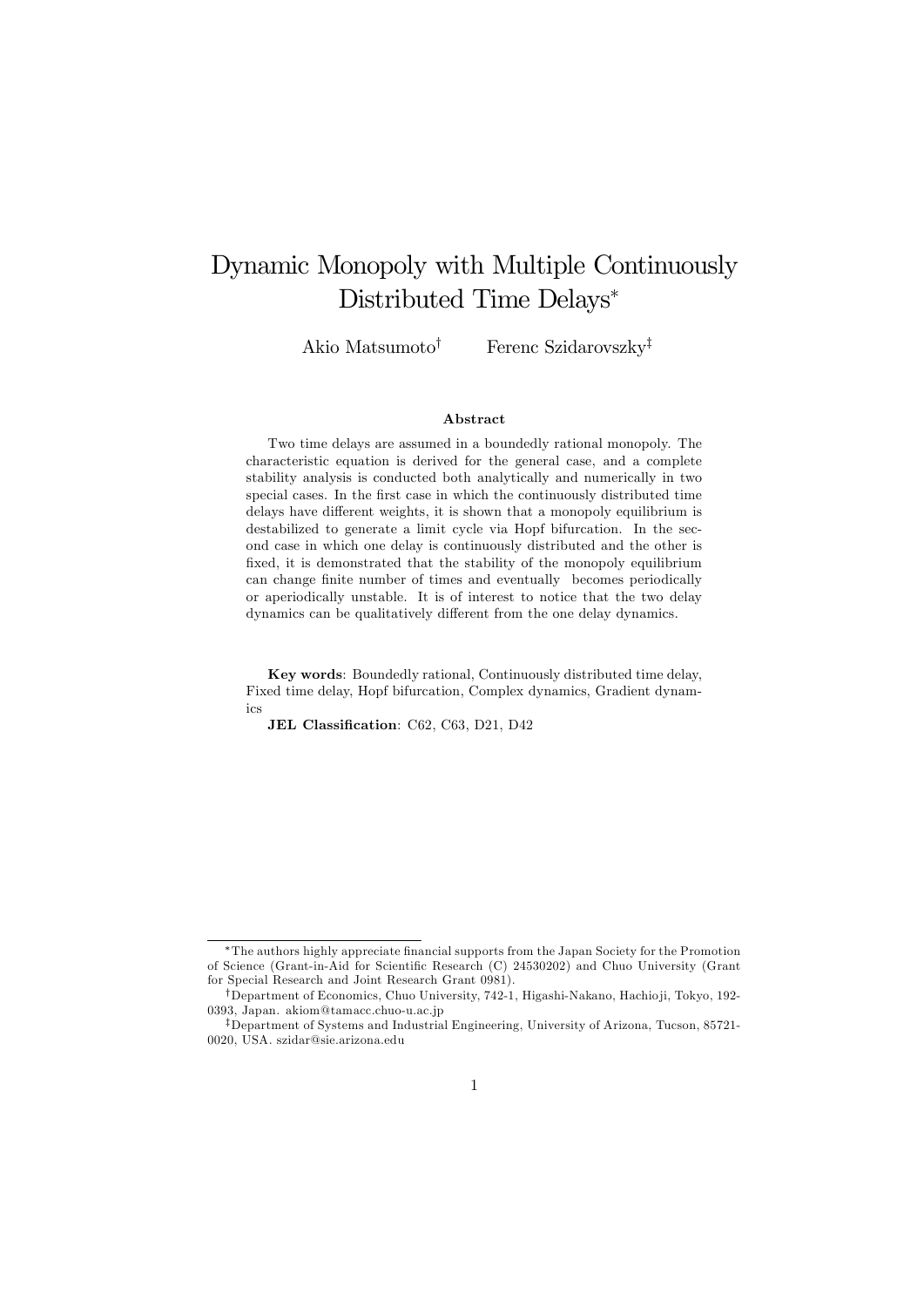# 1 Introduction

This study analyzes a dynamic model of a boundedly rational monopoly in continuous-time scale and investigates the destabilizing effects caused by time delay arisen in a process of collecting information on the demand function. It is a continuation of Matsumoto and Szidarovszky (2012b) in which the dynamic monopoly model is constructed under a single *continuously distributed time delay* (continuous delay henceforth). The monopoly stationary point is shown to bifurcate to a limit cycle through Hopf bifurcation when it loses stability. It is also a complement of Matsumoto and Szidarovszky (2012a) in which the continuous delay is replaced with a *fixed time delay* (fixed delay henceforth). It is demonstrated that Hopf cycles emerge under one fixed delay and so does the complex dynamics involving chaos under two fixed delays. The point is that periodic behavior emerges if the quantity adjustment process has one time delay, regardless of the delay being continuous or fixed, while aperiodic behavior can be achieved if it contains two fixed delays. The natural inference from these results is that erratic behavior can be expected if multiple continuous delays are involved. The main purpose of this study is to confirm this fact.

The principal impetus is provided by the dynamic analysis of the boundedly rational monopoly with discrete-time scale conducted by Puu (1995) and, more recently, Naimzada and Ricchiuti (2008). A gradient rule is assumed, in both studies, to determine production in such a way that production is increased if a change in profit is positive, decreased if negative and constant if zero. A cubic demand function with an inflection point is assumed in the former and this particular nonlinearity is shown to be a main source for chaotic attractor. On the other hand, a cubic demand without an inflection point is assumed in the latter and stability is violated to chaos through the familiar period-doubling cascade. In this study, the same gradient dynamics is considered under different conditions, namely, the demand function is linear, a continuous-time scale is adopted and the growth rate of output is proportional to the marginal change in expected profit. Special attention is given to the destabilizing effect caused by two continuous delays.

The paper is organized as follows. Section 2 presents a basic monopoly model with continuous delays. Section 3 examines the case in which two continuous delays have different weighting functions. Section 4 investigates the special case in which continuous and fixed delays coexist. Finally concluding remarks are given in Section 5.

# 2 Delay Monopoly

### 2.1 Basic Model

Consider an output decision problem of a boundedly rational monopolistic firm which produces output  $q$  with marginal cost  $c$ . The price function is assumed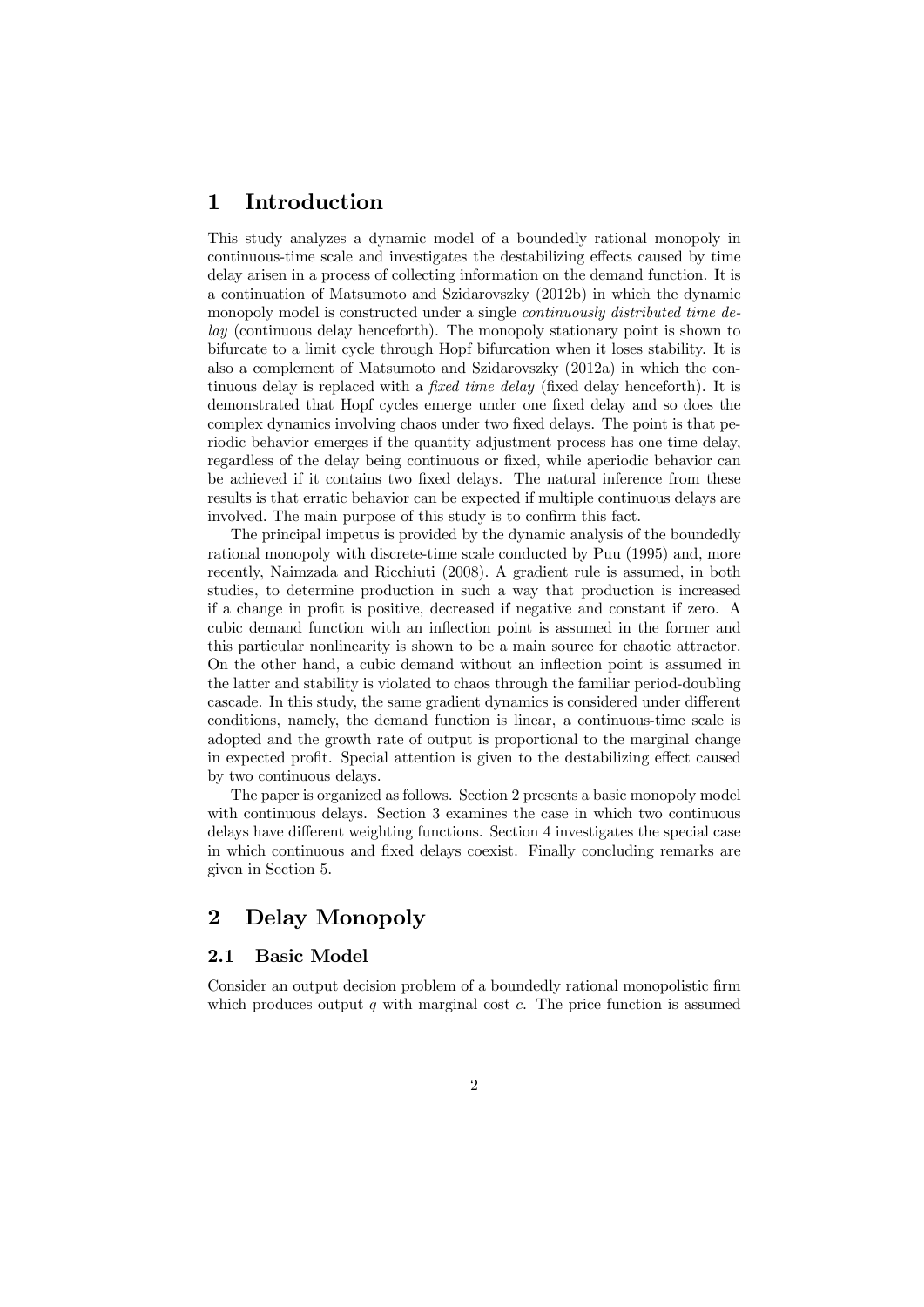to be linear

$$
f(q) = a - bq, \ a, \ b > 0.
$$

It is further assumed that the firm does not want to react to sudden market changes, so instead of the most current price information, an average of past prices is used in the adjustment process. Because of the linearity of the price function it is equivalent to the use of an average of past output data  $q^e$  in the adjustment scheme. Then the corresponding marginal profit is given as  $a - c - 2bq^e$  which generates the approximating gradient dynamics

$$
\frac{\dot{q}(t)}{q(t)} = \alpha (a - c - 2bq^{e}(t))
$$
\n(1)

with  $\alpha > 0$  being an adjustment coefficinet, furthermore t denotes a point of continuous time and the dot over a variable means a time derivative. (1) implies that the growth rate of output is adjusted in proportion to the average marginal profit. In constructing best response dynamics, global information is required about the profit function, however, in applying gradient dynamics, only local information is needed. The dynamic equation is written as

$$
\dot{q}(t) = \alpha q(t) \left[ a - c - 2bq^{e}(t) \right] \tag{2}
$$

Since  $q(t) = q^e(t)$  holds at a stationary point, equation (2) has two stationary points; the zero trivial point  $q(t) = 0$  and a nontrivial point

$$
q^M = \frac{a-c}{2b}
$$

where  $a > c$  is assumed to ensure that the nontrivial point is positive. We call  $q^M$  a *monopoly equilibrium*. Dynamic behavior of (2) depends on the formation of averaging past data. With continuous-time scale, time delays can be modeled with a continuous or fixed delay. As is mentioned in the Introduction, dynamic analysis has been done under the single continuous delay, one and two fixed delays. In this study we adopt multiple continuous delays and draw attention to the destabilizing effects of continuous delays having different weights. In addition we will investigate the limiting case when one delay is continuous and the other is fixed.

### 2.2 Continuous Delays

In our economic situation with continuous delays, the monopolistic firm gathers information about the actual demands in the past and forms an average by weighting the different transactions according to their likelihood. One particular rule is that weights are exponentially declining with the most weight given to the most current transaction. If the largest weight is given to some past transaction, an appropriate formation rule is that small weight is given to the most current data, rising to maximum at the particular date and declining thereafter. According to the latter rule, weights take a bell-shaped form. We draw attention to the special case in which the firm uses the combination of these different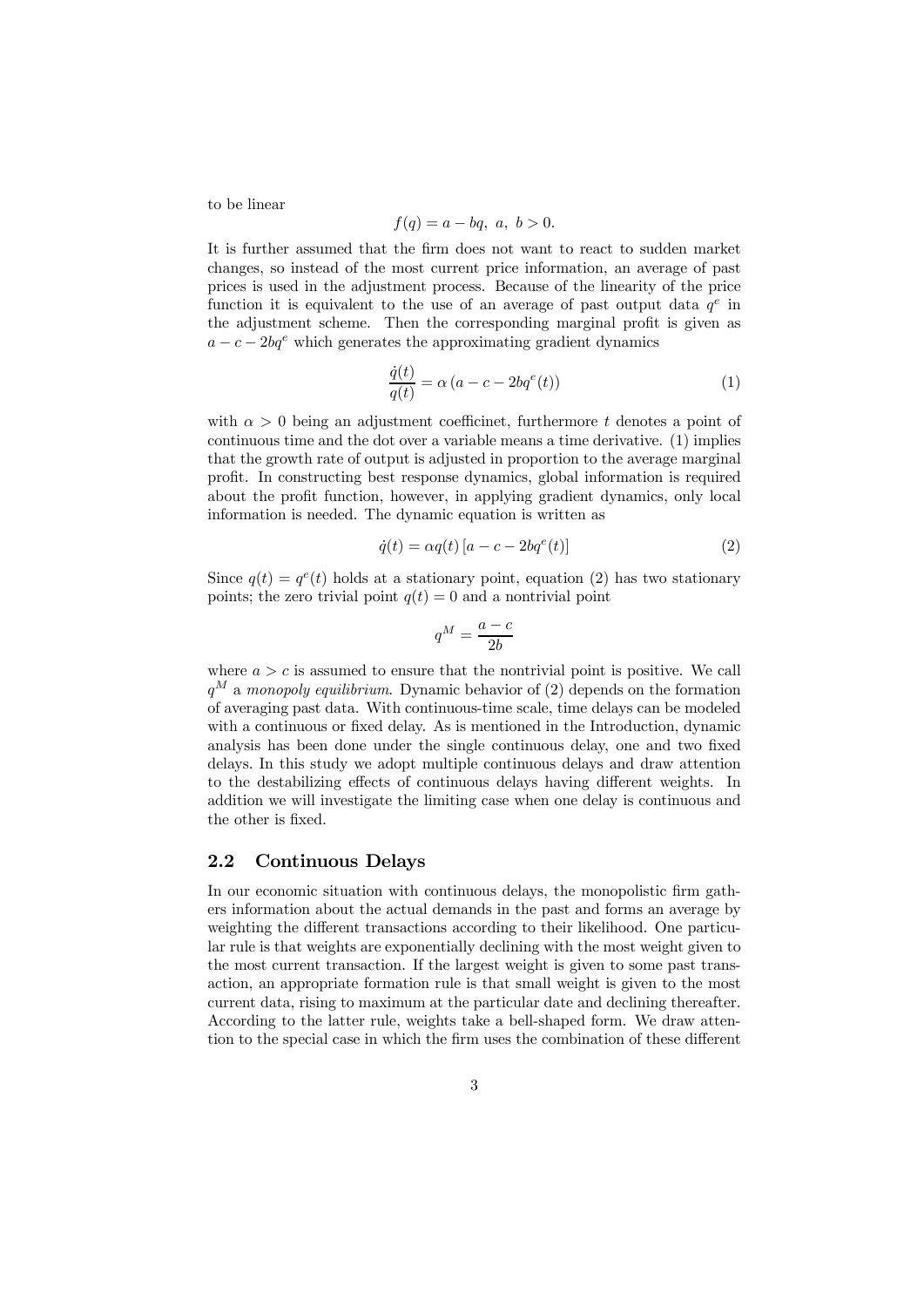rules to estimate the incoming demand. To keep the rule simple and tractable, we assume that the firm forms its average with two steps: at the first step the two weighted averages of the past data,  $q_1^{\varepsilon}(t)$  and  $q_2^{\varepsilon}(t)$ , are calculated based on the entire history of the same actual output values with different weights; at the second step, the average demand is determined as the weighted average of  $q_1^{\varepsilon}(t)$  and  $q_2^{\varepsilon}(t)$ . Since this rule uses the two continuous delays having different weights, we call it the formation rule with *heterogeneous weights* or simply heterogeneous weights.<sup>1</sup> The gradient dynamics with heterogeneous weights is written as the system of the Volterra type integro-differential equations<sup>2</sup>

$$
\begin{cases}\n\dot{q}(t) = \alpha q(t) \left[a - c - 2b \left(\omega q_1^{\varepsilon}(t) + (1 - \omega) q_2^{\varepsilon}(t)\right)\right], \\
\int_{0}^{t} q_1^{\varepsilon}(t) = \int_{0}^{t} W(t - s, S, m) q(s) ds, \\
\int_{0}^{t} q_2^{\varepsilon}(t) = \int_{0}^{t} W(t - s, T, n) q(s) ds,\n\end{cases} \tag{3}
$$

where  $0 < \omega < 1$ , m and n are nonnegative integers, T and S are positive real parameters. The weighting function is defined by

$$
W(t-s,\tau,\ell) = \begin{cases} \frac{1}{\tau} e^{-\frac{t-s}{\tau}} & \text{if } \ell = 0, \\ \frac{1}{\ell!} \left(\frac{\ell}{\tau}\right)^{\ell+1} (t-s)^{\ell} e^{-\frac{\ell(t-s)}{\tau}} & \text{if } \ell \ge 1 \end{cases}
$$
(4)

for  $\tau = S$ , T and  $\ell = m$ , n. Parameter  $\tau$  is associated with the average length of the continuous delay and parameter  $\ell$  determines the shape of the weighting function. For  $\ell = 0$ , weights are exponentially declining. For  $\ell \geq 1$ , the shape of the weighting function takes a bell-shaped form which becomes taller and thinner as  $\ell$  increases.

We linearize the dynamic system (3) in a neighborhood of the monopoly equilibrium, to examine local stability. If the actual and average deviations of the output from their equilibrium value at time t are denoted by  $q_\delta(t) = q(t) - q^M$ 

<sup>1</sup> This hybrid rule can arise in a cartel-monopoly situation in which cartel members have different likelihood on the past transactions but agree on a unique pricing.

<sup>&</sup>lt;sup>2</sup>If the average demand is equal to the fixed delay demand, then the dynamic system can be transformed to a system of delay differential equations, which is rigorously studied in Matsumoto and Szidarovszky (2012b).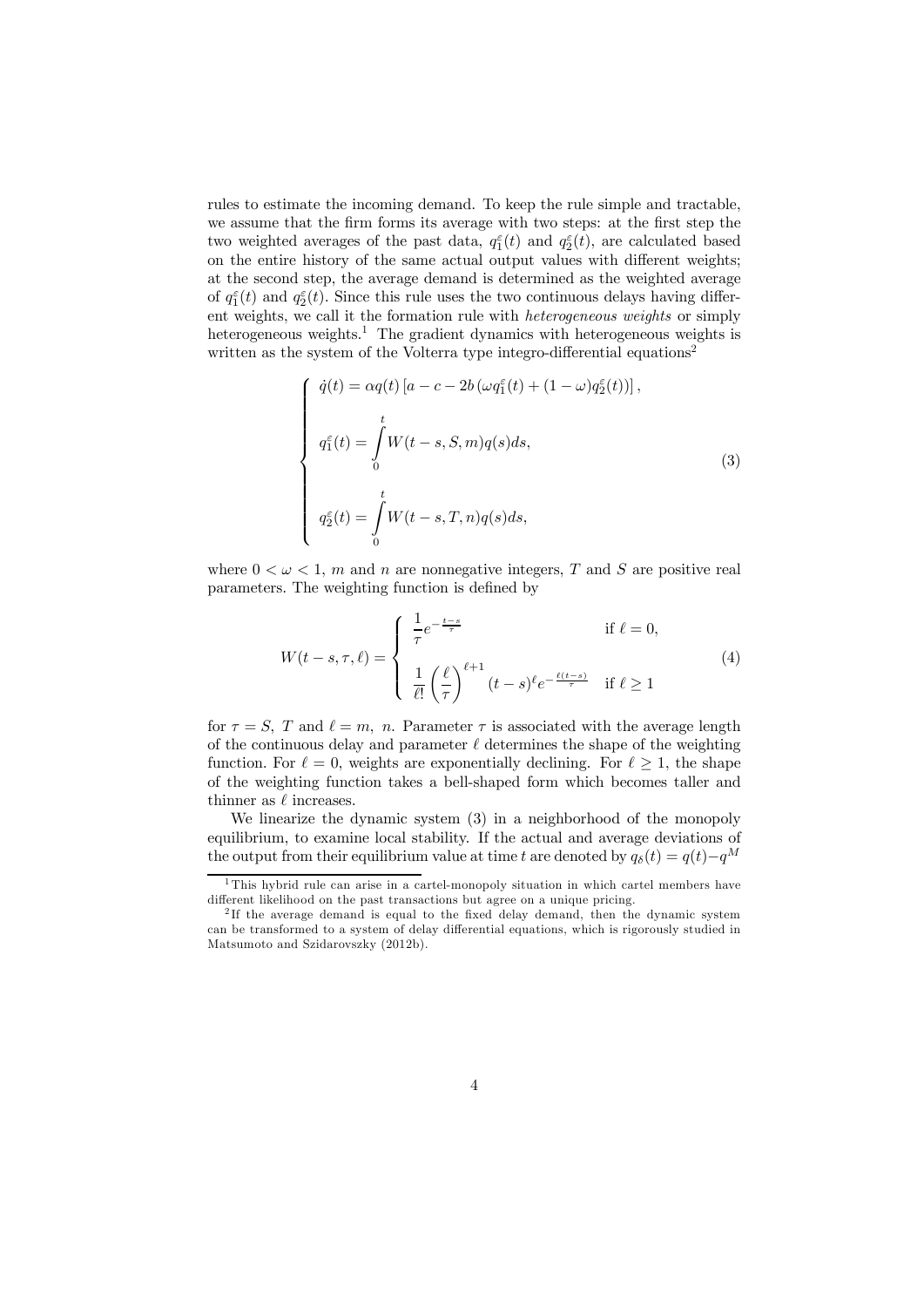and  $q_{\delta,i}^{\varepsilon}(t) = q_i^{\varepsilon}(t) - q^M$  for  $i = 1, 2$ , then linearized version of (3) has the form

$$
\begin{cases}\n\dot{q}_{\delta}(t) = -\gamma \left[ \omega q_{\delta,1}^{\varepsilon}(t) + (1 - \omega) q_{\delta,2}^{\varepsilon}(t) \right], \\
q_{\delta,1}^{\varepsilon}(t) = \int_{0}^{t} W(t - s, S, m) q_{\delta}(s) ds, \\
q_{\delta,2}^{\varepsilon}(t) = \int_{0}^{t} W(t - s, T, n) q_{\delta}(s) ds\n\end{cases}
$$
\n(5)

with  $\gamma = 2 \alpha b q^M$ . Substituting the second and third equations of (5) into the first and then substituting the exponential form of the solution,  $q_\delta(t) = e^{\lambda t}u$ , into the resultant equation present the following form of the characteristic equation

$$
\lambda = -\gamma \left[ \omega \int_0^t W(t-s, S, m) e^{-\lambda (t-s)} ds + (1 - \omega) \int_0^t W(t-s, T, n) e^{-\lambda (t-s)} ds \right].
$$

Introducing the new integration variable  $t - s = z$  yields

$$
\lambda = -\gamma \left[ \omega \int_0^t W(z, S, m) e^{-\lambda z} dz + (1 - \omega) \int_0^t W(z, T, n) e^{-\lambda z} dz \right].
$$

By letting  $t \to \infty$ , we have

$$
\int_0^\infty W(z,\tau,\ell)e^{-\lambda z}dz = \begin{cases} (1+\lambda\tau)^{-1} & \text{if } \ell = 0, \\ \left(1 + \frac{\lambda\tau}{\ell}\right)^{-(\ell+1)} & \text{if } \ell \ge 1, \end{cases}
$$

with  $\tau = S$ , T and  $\ell = m$ , n. The usual form of the characteristic equation is therefore

$$
\lambda = -\gamma \left[ \omega \left( 1 + \frac{\lambda S}{\bar{m}} \right)^{-(m+1)} + (1 - \omega) \left( 1 + \frac{\lambda T}{\bar{n}} \right)^{-(n+1)} \right] \tag{6}
$$

where

$$
\bar{m} = \begin{cases} 1 \text{ if } m = 0, \\ m \text{ if } m \ge 1, \end{cases} \text{ and } \bar{n} = \begin{cases} 1 \text{ if } n = 0, \\ n \text{ if } n \ge 1. \end{cases}
$$

Notice that equation (6) can be rewritten as a polynomial equation

$$
\lambda \left(1 + \frac{\lambda S}{\bar{m}}\right)^{m+1} \left(1 + \frac{\lambda T}{\bar{n}}\right)^{n+1} + \gamma \left[\omega \left(1 + \frac{\lambda T}{\bar{n}}\right)^{n+1} + \left(1 - \omega\right) \left(1 + \frac{\lambda S}{\bar{m}}\right)^{m+1}\right] = 0\tag{7}
$$

showing that the spectrum is finite with  $m + n + 3$  eigenvalues. This is the general form of the characteristic equation with two different continuous delays. It is, however, not easy to derive general stability conditions, so we focus on some special cases with small values of  $m$  and  $n$ .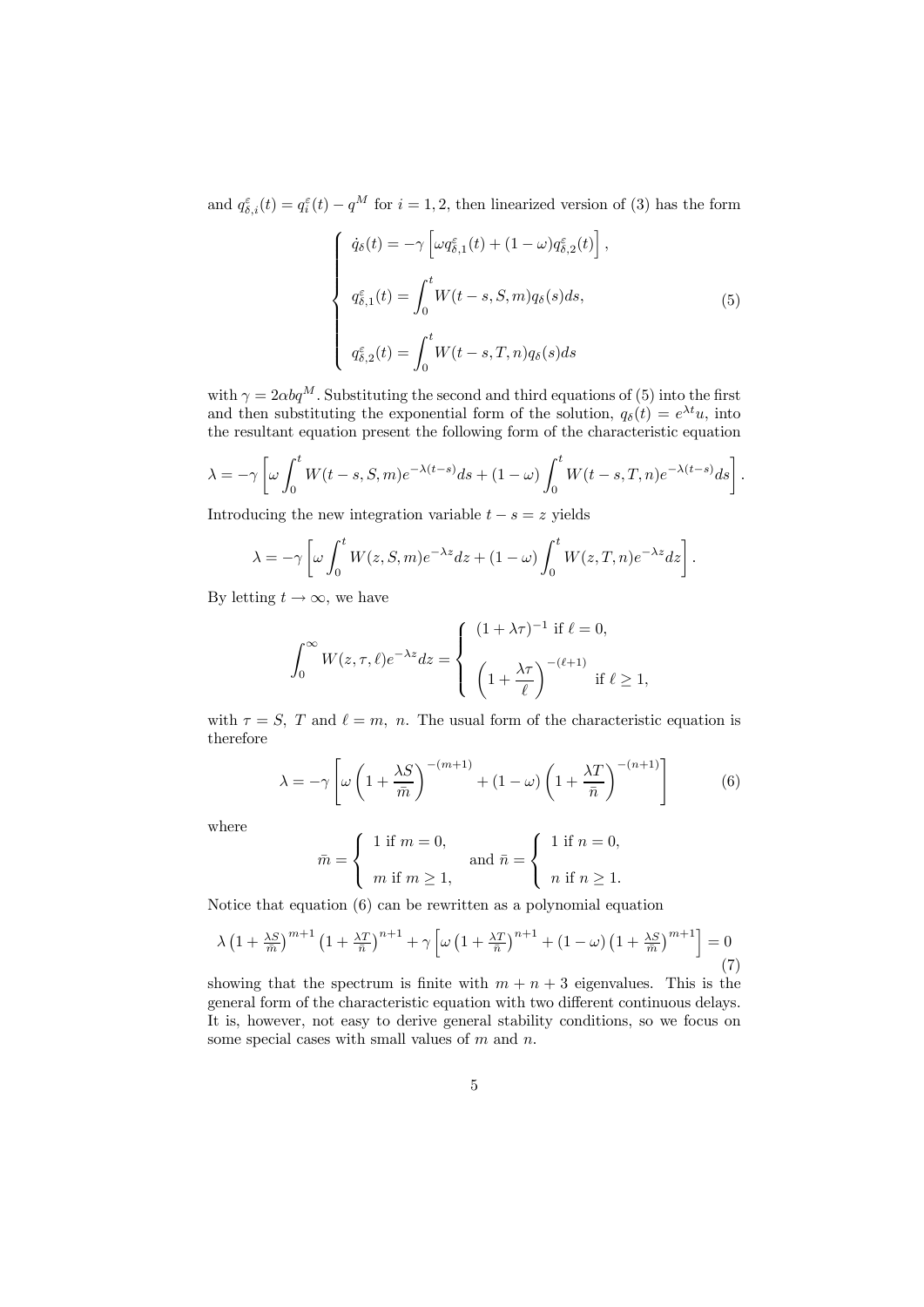Before proceeding, we deal with two cases: the no-delay case as a benchmark and the harmless-delay case. First substituting  $S = T = 0$  into equation (7) yields the following form of the characteristic equation,

$$
\lambda + \gamma \left[ \omega + (1 - \omega) \right] = 0
$$

or

$$
\lambda = -\gamma = -\alpha(a - c) < 0.
$$

The last inequality implies the local asymptotic stability of the monopoly equilibrium since the eigenvalue is real and negative. We next examine the case with  $m = n = 0$  in which both delays have exponentially declining weights. The characteristic equation (7) can be written as

$$
\lambda(1 + \lambda S)(1 + \lambda T) + \gamma \omega(1 + \lambda T) + \gamma(1 - \omega)(1 + \lambda S) = 0
$$

or

$$
b_0\lambda^3 + b_1\lambda^2 + b_2\lambda + b_3 = 0\tag{8}
$$

with

$$
b_0 = ST
$$
,  $b_1 = S + T$ ,  $b_2 = 1 + \gamma \omega T + \gamma (1 - \omega)S$  and  $b_3 = \gamma$ .

All coefficients are positive. According to the Routh-Hurwitz stability criterion, equation (8) has roots only with negative real parts if and only if

$$
b_1b_2 - b_0b_3 = (S+T)(1 + \gamma\omega T + \gamma(1-\omega)S) - ST\gamma > 0
$$

where the middle expression is re-written as

$$
S^2\gamma(1-\omega) + T^2\gamma\omega + S + T
$$

which is always positive. Hence the monopoly equilibrium is locally asymptotically stable regardless of the values of  $S$  and  $T$ . In other words, the delays become *harmless* when the weights are exponentially declining. Summarizing these results, we have the following:

Proposition 1 *The monopoly equilibrium is locally asymptotically stable if no delays exist or if the two continuous delays have exponentially declining weighting functions.*

# 3 Heterogeneous Weights:  $m = 0$  and  $n \ge 1$

We now examine the case of  $m = 0$  and  $n \ge 1$  in which delay T has a bell-shaped weight while delay S has a declining weight. Substituting  $m = 0$  reduces the characteristic equation (7) to

$$
\lambda (1 + \lambda S) \left( 1 + \frac{T}{n} \lambda \right)^{n+1} + \gamma \left[ \omega \left( 1 + \frac{T}{n} \lambda \right)^{n+1} + (1 - \omega) (1 + \lambda S) \right] = 0. \tag{9}
$$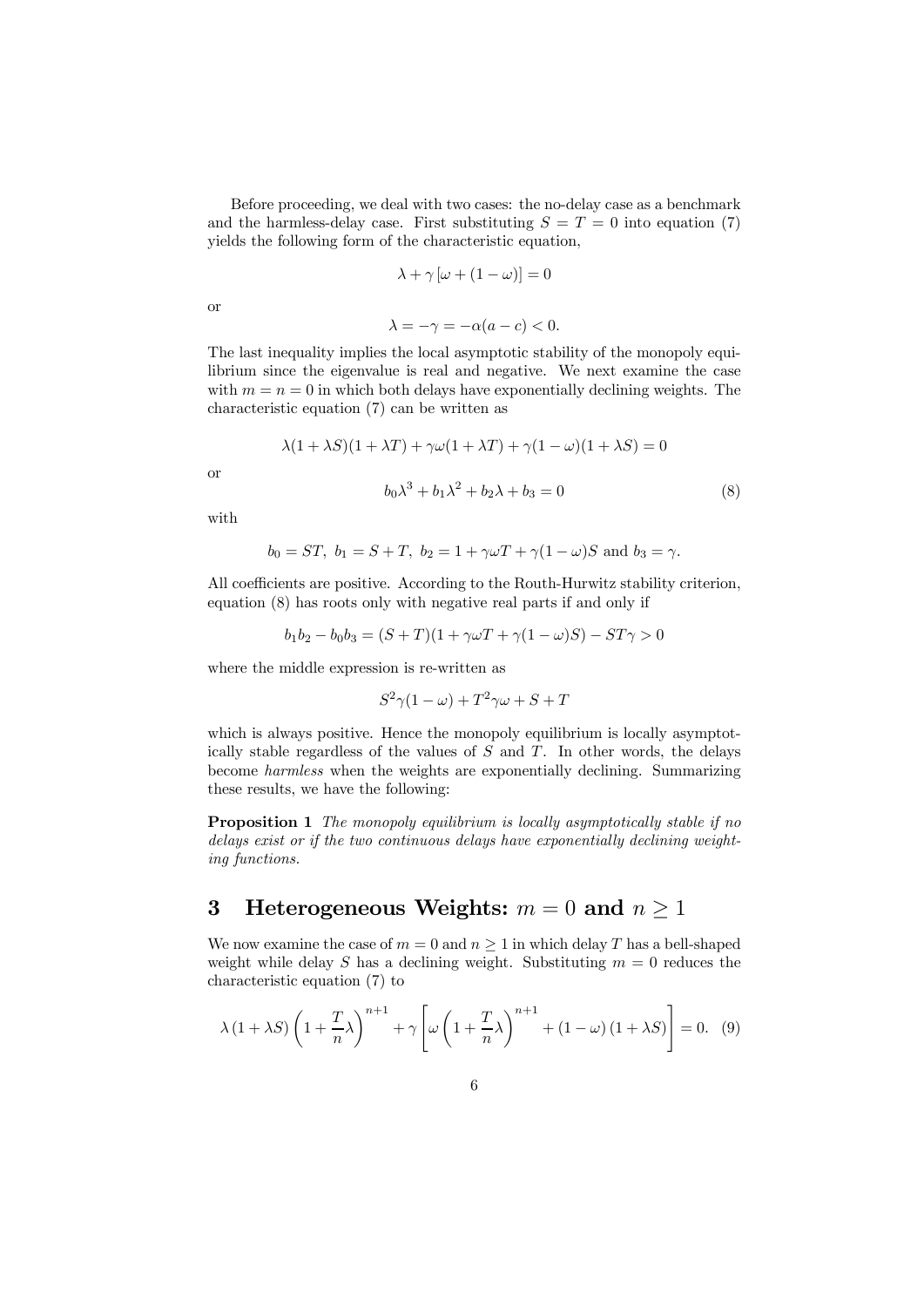With expanding the factored terms, this can be reduced to a polynomial equation of degree  $n + 3$ ,

$$
b_0 \lambda^{n+3} + b_1 \lambda^{n+2} + \dots + b_{n+2} \lambda + b_{n+3} = 0
$$
 (10)

where the coefficients are defined by

$$
b_0 = a_0S,
$$
  
\n
$$
b_1 = a_1S + a_0,
$$
  
\n
$$
b_k = a_kS + a_{k-1} + \gamma \omega a_{k-1} \text{ for } 2 \le k \le n+1,
$$
  
\n
$$
b_{n+2} = a_{n+1} + \gamma \omega a_n + r(1-\omega)S,
$$
  
\n
$$
b_{n+3} = \gamma
$$

with

$$
a_k = \left(\frac{S}{n}\right)^{n+1-k} \left(\begin{array}{c} m+1\\ k \end{array}\right) \text{ for } 0 \le k \le n+1.
$$

In the case of polynomial equations, the Routh-Hurwitz theorem<sup>3</sup> provides the necessary and sufficient conditions for all the roots to have negative real parts. Applying the theorem, we first construct the  $(n+3) \times (n+3)$  Routh-Hurwitz determinant:

$$
D_{n+3} = \det \begin{pmatrix} b_1 & b_0 & 0 & 0 & \cdots & 0 \\ b_3 & b_2 & b_1 & b_0 & \cdots & 0 \\ b_5 & b_4 & b_3 & b_2 & \cdots & 0 \\ b_7 & b_6 & b_5 & b_4 & \cdots & 0 \\ \vdots & \vdots & \vdots & \ddots & \vdots & \vdots \\ 0 & 0 & 0 & 0 & 0 & b_{n+3} \end{pmatrix}.
$$

We then check whether the following two conditions are satisfied:

- (S1) all coefficients are positive,  $b_k > 0$  for  $k = 0, 1, 2, ..., n+3$ ,
- (S2) the principal minors of the Routh-Hurwitz determinant are all positive,

$$
D_{n+3}^2 > 0, D_{n+3}^3 > 0, \dots D_{n+3}^{n+2} > 0
$$

where  $D_{n+3}^k$  is the k-th order leading principal minor of  $D_{n+3}$  and  $D_{n+3}^{n+2}$ 0 always leads to  $D_{n+3}^{n+3} = \gamma D_{n+3}^{n+2} > 0$  since  $\gamma > 0$ .

We will investigate local stability in Section 3.1 and then consider global stability in Section 3.2 that is further divided into three parts: the occurrence of Hopf bifurcation is shown in the first part, this analytical result is numerically confirmed in the second part and the destabilizing effect caused by increasing the value of  $n$  is examined in the third part.

<sup>3</sup> See, for example, Gandolfo (2009) for this theorem. It is mentioned there that the Liénard-Chipart conditions have an advantage over the Routh-Hurwitze conditions because the former involves about half as many determinantal inequlities as the latter.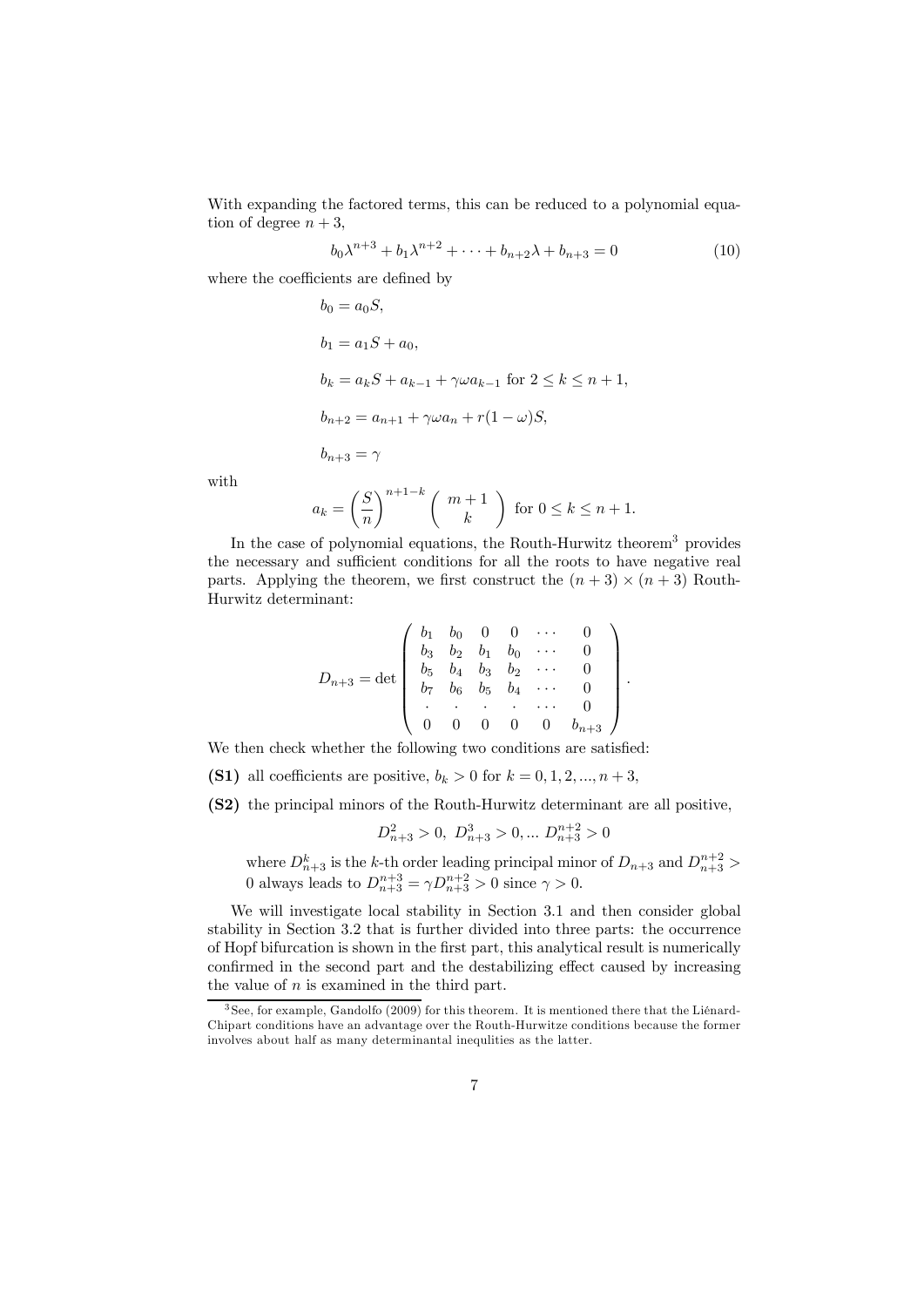## 3.1 Local Stability

The characteristic equation (10) with  $n = 1$  becomes quartic,

$$
b_0 \lambda^4 + b_1 \lambda^3 + b_2 \lambda^2 + b_3 \lambda + b_4 = 0 \tag{11}
$$

with

$$
b_0 = ST^2,
$$
  
\n
$$
b_1 = 2ST + T^2,
$$
  
\n
$$
b_2 = S + 2T + \gamma \omega T^2,
$$
  
\n
$$
b_3 = 1 + \gamma (1 - \omega)S + 2\gamma \omega T,
$$
  
\n
$$
b_4 = \gamma.
$$

Since the coefficients are all positive (i.e., condition  $(S1)$  is satisfied), the stability condition that all the roots of the characteristic equation have negative real parts is validated if

$$
D_4^2 = \det \left( \begin{array}{cc} b_1 & b_0 \\ b_3 & b_2 \end{array} \right) > 0 \text{ and } D_4^3 = \det \left( \begin{array}{cc} b_1 & b_0 & 0 \\ b_3 & b_2 & b_1 \\ 0 & b_4 & b_3 \end{array} \right) > 0.
$$

Clearly  $D_4^3 > 0$  implies  $D_4^2 > 0$ . Therefore the locus of  $D_4^3 = 0$  determines the stability region in case of  $n = 1$ . In particular, the two loci of  $D_4^2 = 0$  and  $D_4^3 = 0$  are depicted as C-shaped dotted and solid curves in Figure 1(A) where we take  $\gamma = 1$  and  $\omega = 1/2$ . The inequalities  $D_4^3 > 0$  and  $D_4^2 > 0$  hold to the left of the corresponding curves and they are reversed to the right. The former curve is located in the region where  $D_4^3 < 0$ , implying that  $D_4^2 > 0$  always in the region where  $D_4^3 > 0$ . The  $D_4^3 = 0$  locus partitions the nonnegative  $(S, T)$  plane into a stable (yellow) region and unstable (white) region and thus is called a *partition curve*.

The shape of the  $D_4^3 = 0$  locus indicates that equation  $D_4^3 = 0$  has equal roots at the turning point of the solid curve. Checking the existence of equal roots, we expand  $D_4^3$  to obtain a quartic polynomial

$$
f(T) = aT^4 + bT^3 + cT^2 + dT + d
$$

where the coefficients are given by

$$
a = 2\omega^2 \gamma^2,
$$
  
\n
$$
b = 2(1 - 2S\gamma(1 - 2\omega)),
$$
  
\n
$$
c = 2S\gamma(1 - S\gamma\omega),
$$
  
\n
$$
d = 4S - (1 - \omega)S^2 - (1 - \omega)^2 \gamma^2 S^3,
$$
  
\n
$$
e = 2(1 + S\gamma(1 - \omega))S^2.
$$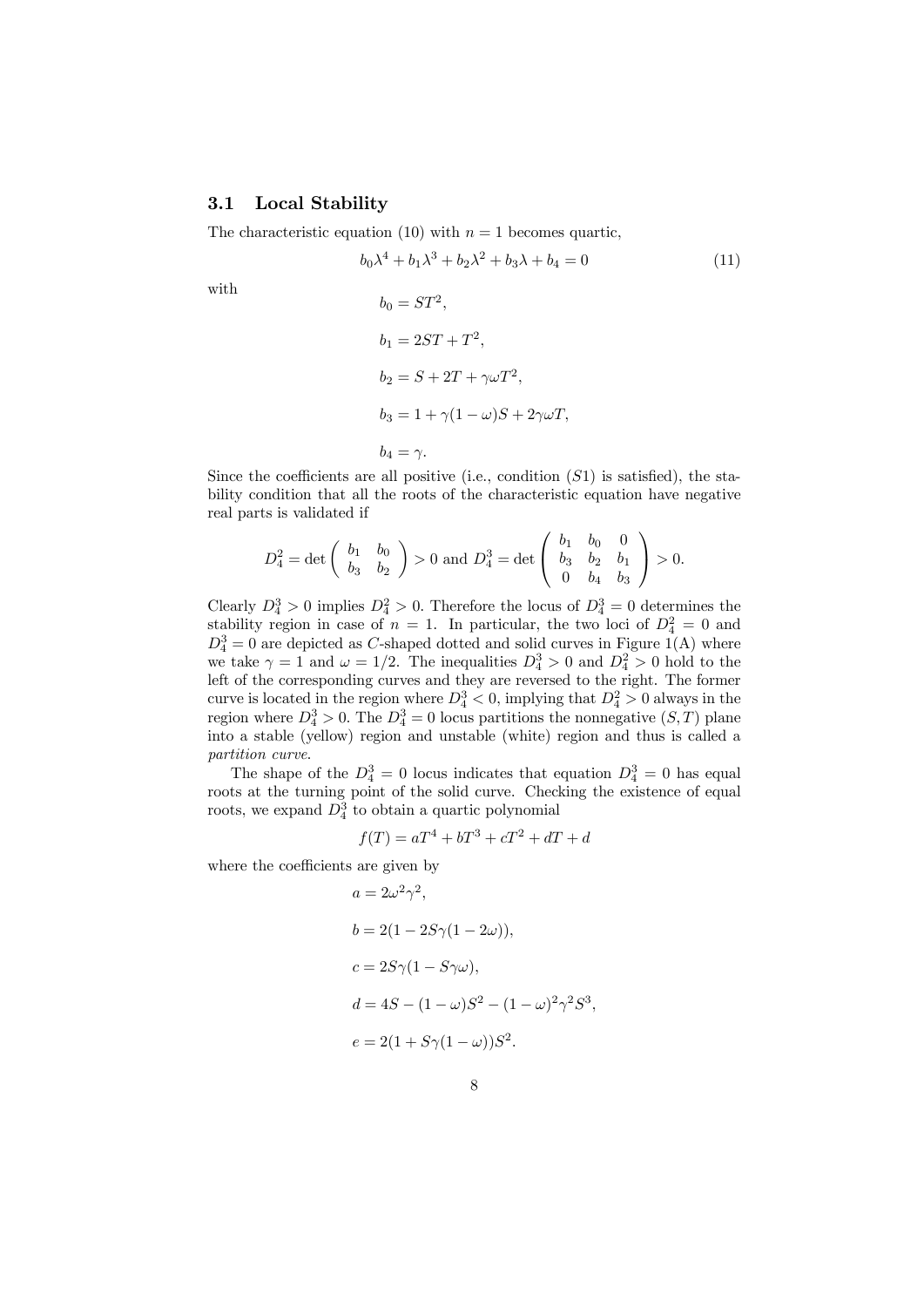It is known that the *resultant* with respect to  $f(T)$  and  $f'(T)$  is equal to  $-\Omega$ where  $\Omega$  is the discriminant of  $f(T)$ ,

$$
\operatorname{Res}(f, f') = \det \begin{pmatrix} a & b & c & d & e & 0 & 0 \\ 0 & a & b & c & d & e & 0 \\ 0 & 0 & a & b & c & d & e \\ 4a & 3b & 2c & d & 0 & 0 & 0 \\ 0 & 4a & 3b & 2c & d & 0 & 0 \\ 0 & 0 & 4a & 3b & 2c & d & 0 \\ 0 & 0 & 0 & 4a & 3b & 2c & d \end{pmatrix} = -\Omega.
$$

It is not easy to derive a general form of the equal roots. However, it can be calculated if the parameters are specified. Under the parameter setting  $(a =$ 2,  $b = c = 1$ ,  $\alpha = 1$ ,  $\omega = 1/2$ , quartic polynomial  $f(T)$  has equal roots at point C with  $S_0 \simeq 8.97$  and  $T_0 \simeq 4.72$  in Figure 1(A).<sup>4</sup> Then it can be mentioned that the monopoly equilibrium is locally asymptotically stable regardless of the values of T if  $S < S_0$ . On the other hand,  $f(T)$  has two distinct solutions for  $S > S_0$ . In Figure 1(A), the vertical line at  $S = S_1$  crosses the partition curve at two points,  $A$  and  $B$ , whose coordinates are  $T_A$  and  $T_B$ , respectively. The monopoly equilibrium loses stability at point  $A$  and regains stability at point  $B$ when T increases along the vertical line  $S = S_1$ . Figure 1(B) is the bifurcation diagram with respect to  $T$  and depicts that a limit cycle is generated for  $T$  in the interval  $(T_A, T_B)$  in which the monopoly equilibrium is locally unstable. We will work out the details of this bifurcation diagram and the birth of such cyclic behavior in the next subsection.



Figure 1. Heterogeneous weights with  $m = 0$  and  $n = 1$ 

<sup>4</sup> This calculation and the following numerical simulations are done with Mathematica, version 7.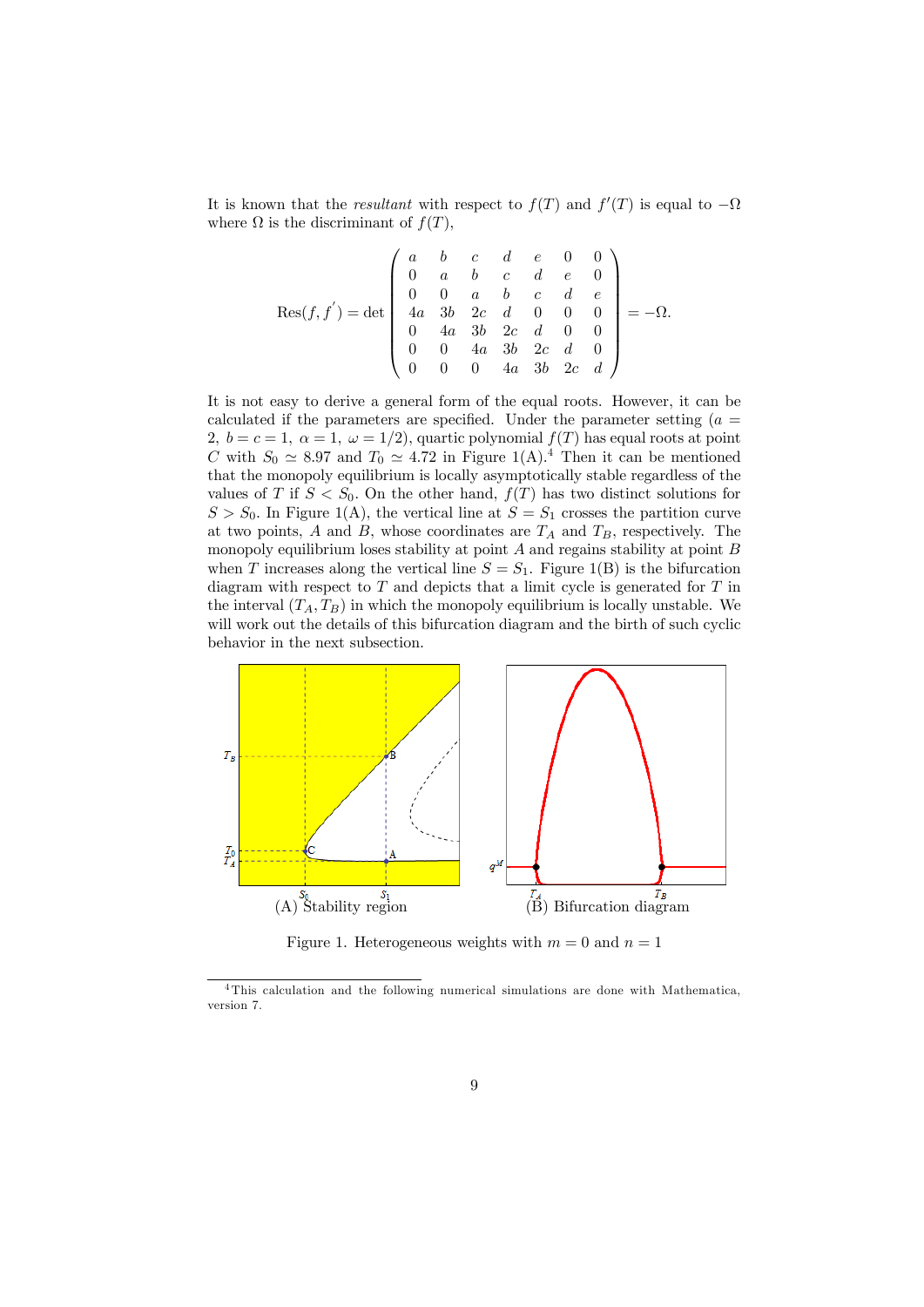### 3.2 Global Stability

#### 3.2.1 Hopf Bifurcation

The next question which is naturally arisen is on global dynamics when the equilibrium loses stability. To investigate such dynamics, we will analytically show that a Hopf bifurcation occurs on the partition curve and then numerically confirm the emergence of a limit cycle when the monopoly equilibrium is locally unstable. In order to apply the Hopf bifurcation theorem,<sup>5</sup> we have to check whether the following two conditions are satisfied:

- (H1) the characteristic equation has a pair of purely imaginary roots and has no other roots with zero real parts;
- (H2) the real part of these roots vary with a bifurcation parameter.

We start with the first condition. The quartic characteristic equation can be factored as follows when  $D_4^3 = b_1b_2b_3 - b_0^2b_3 - b_1^2b_4 = 0$ :

$$
(b_3 + b_1\lambda^2)(b_1b_2 - b_0b_3 + b_1^2\lambda + b_0b_1\lambda^2) = 0.
$$

It is then clear that the equation has a pair of purely imaginary roots and two roots with no-zero real parts. In particular, the two purely imaginary roots are

$$
\lambda_{1,2}=\pm\sqrt{-\frac{b_3}{b_1}}=\pm i\beta
$$

with

$$
\beta = \sqrt{\frac{1 + \gamma (1 - \omega) S + 2\gamma \omega T}{T (2S + T)}}
$$

and the other two roots are

$$
\lambda_{3,4} = \frac{-b_1^2 \pm \sqrt{b_1^4 - 4b_0b_1(b_1b_2 - b_0b_3)}}{2b_1b_2 - b_0b_3}
$$

with

$$
\operatorname{Re} \left[ \lambda_{3,4} \right] \neq 0.
$$

Thus the first condition (H1) is shown to be satisfied.

We turn to verify  $(H2)$ . Selecting T as a bifurcation parameter, we might treat the characteristic root as a continuous function of T. Then differentiating the characteristic equation  $(11)$  with respect to T and arranging terms, we obtain

$$
\frac{d\lambda}{dT} = -\frac{ST\lambda^4 + 2T(1+S)\lambda^3 + 2(1+\gamma\omega T)\lambda^2 + 2\gamma(1-\omega)\lambda}{4b_0\lambda^3 + 3b_1\lambda^2 + 2b_1\lambda + b_3}.
$$

 $5$  See, for example, Gandolfo  $(2009)$  for this theorem.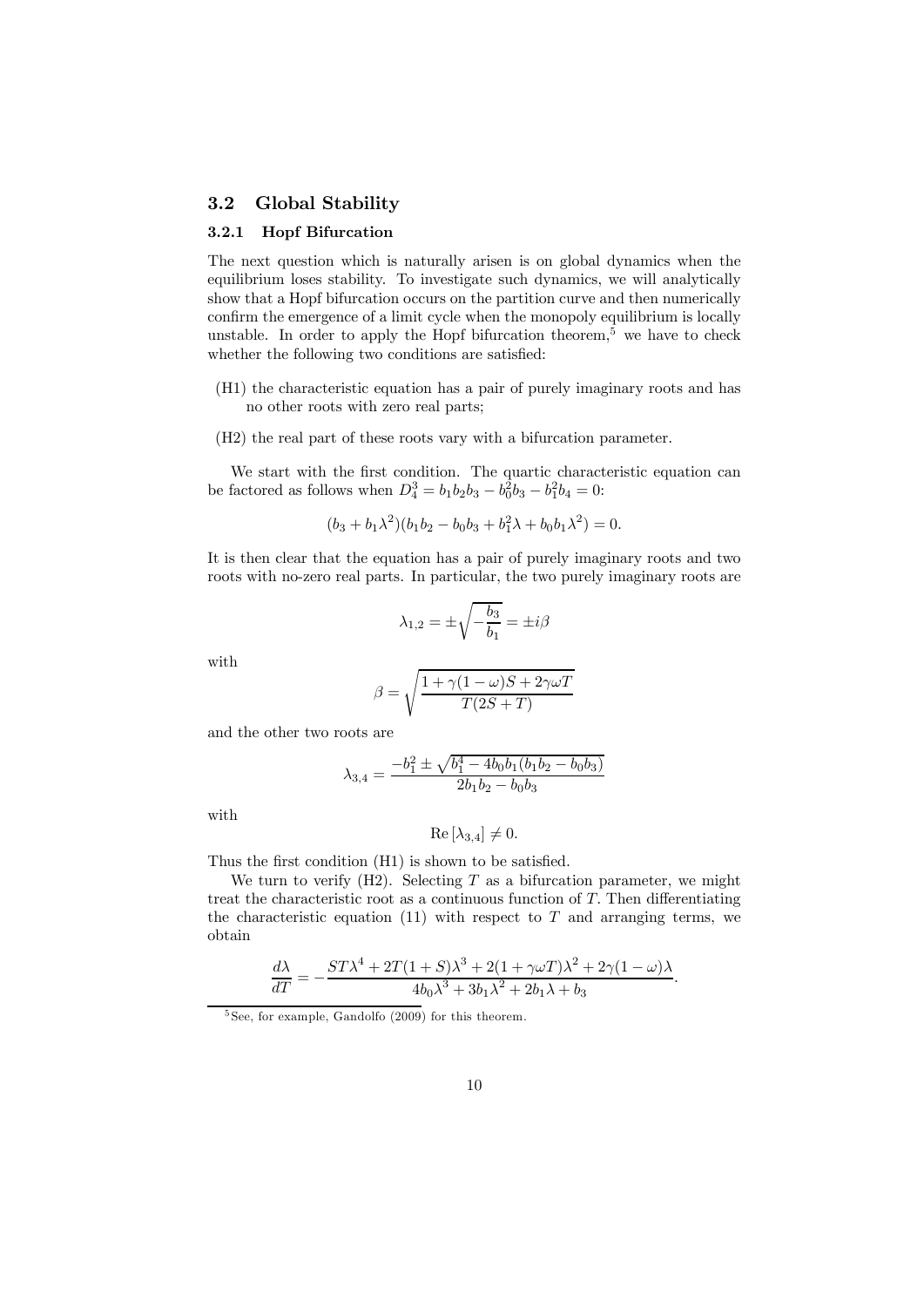At  $\lambda = i\beta$ , the real part of the derivative is obtained as

$$
\text{Re}\left[\frac{d\lambda}{dT}\right] = -\frac{2\beta^2 \left\{ (ST\beta^2 - (1+\gamma\omega T))(b_3 - 3b_1\beta^2) + 2(\gamma\omega - (S+T)\beta^2)(b_2 - 2b_0\beta^2) \right\}}{(b_3 - 3b_1\beta^2)^2 + 4\beta^2(b_2 - 2b_0\beta^2)^2}.
$$
 (12)

Although the right hand side of (12) has the complicated form, we can numerically check its sign. Given the same setting of the parameters as in Figure 1, the coordinates of points A and B for  $S_1 = 20$  are calculated as  $T_A \simeq 3.35$  and  $T_B \simeq 17.63$ , respectively. Substituting these values into the right hand side of equation (12) shows that it is approximately 0.0156 at point A and -0.0015 at point  $B$ . Hence we have

$$
\operatorname{Re}\left[\left.\frac{d\lambda}{dT}\right|_{\lambda=i\beta}\right] > 0 \text{ at point } A \text{ and } \operatorname{Re}\left[\left.\frac{d\lambda}{dT}\right|_{\lambda=i\beta}\right] < 0 \text{ at point } B.
$$

These inequalities imply the fulfillment of the second condition (H2). Hence the equilibrium point loses stability and bifurcates to a limit cycle at point A while the limit cycle merges to the monopoly equilibrium at point  $B$  at which stability is regained. It is further possible to demonstrate that the real part of the derivative is positive at any points on the downward-sloping part of the  $D_4^3 = 0$  curve and negative on the upward-sloping part in Figure 1(A). The switching of the stability occurs twice when  $T$  increases and  $S$  is fixed to be larger than  $S_0$ .

#### 3.2.2 Numerical Simulations

In this subsection, we numerically examine the stability switch and global behavior of the unstable equilibrium. The dynamic system under the investigation is constructed by substituting  $m = 0$  and  $n = 1$  into (3),

$$
\dot{q}(t) = \alpha q(t) \left[ a - c - 2b(\omega q_1^{\varepsilon}(t) + (1 - \omega)q_2^{\varepsilon}(t)) \right],
$$
  
\n
$$
q_1^{\varepsilon}(t) = \int_0^t \frac{1}{S} e^{-\frac{t-s}{S}} q(s) ds,
$$
  
\n
$$
q_2^{\varepsilon}(t) = \int_0^t \left(\frac{1}{T}\right)^2 (t-s) e^{-\frac{t-s}{T}} q(s) ds.
$$

Differentiating the second and third equations with respect to  $t$  and introducing a new variable

$$
q_0(t) = \int_0^t \frac{1}{T} e^{-\frac{t-s}{T}} q(s) ds
$$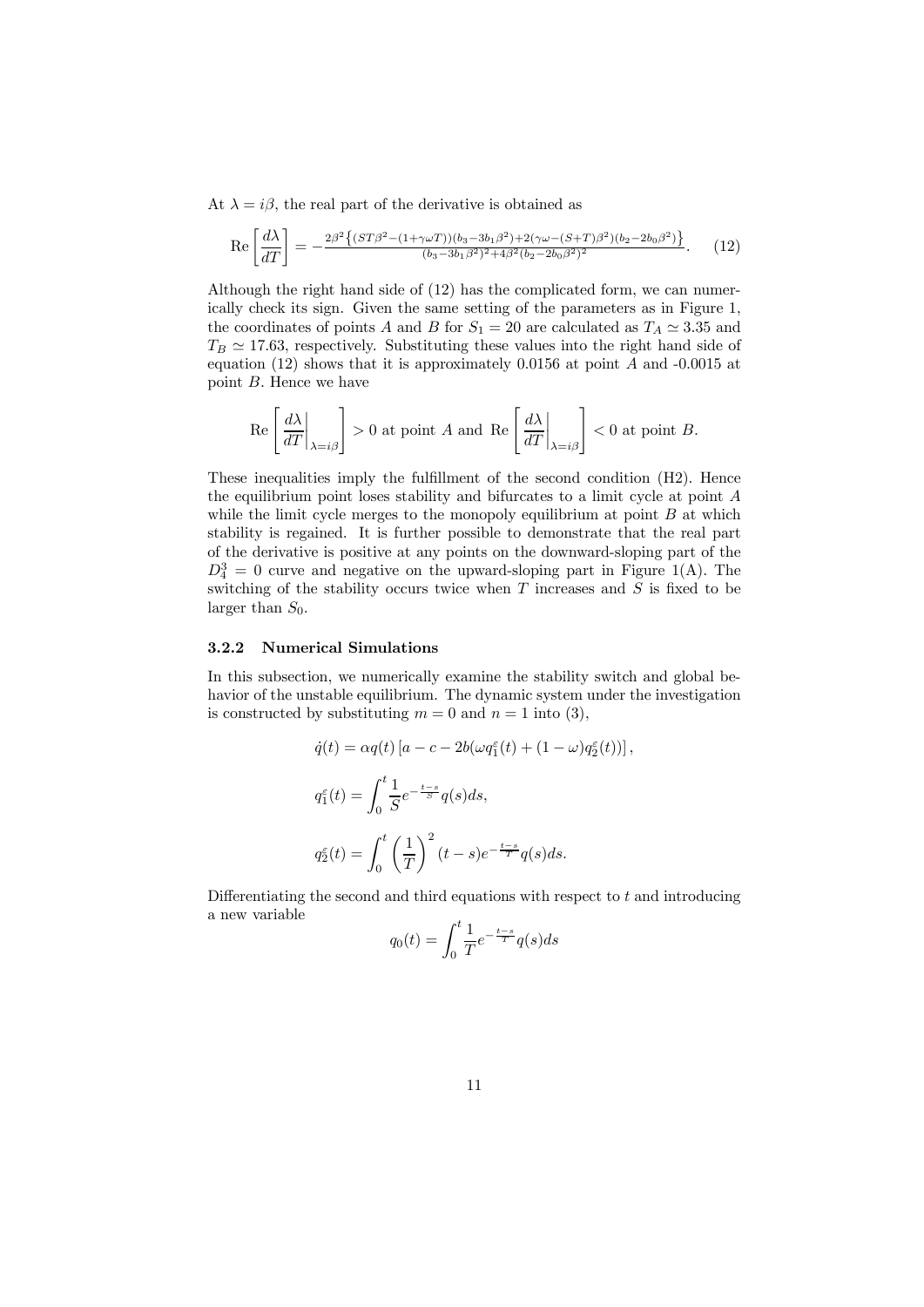reduce the dynamic system with two continuously distributed time delays to a 4D system of the ordinary differential equations,

$$
\begin{cases}\n\dot{q}(t) = \alpha q(t) \left[ a - c - 2b(\omega q_1^{\varepsilon}(t) + (1 - \omega)q_2^{\varepsilon}(t)) \right], \\
\dot{q}_1^{\varepsilon}(t) = \frac{1}{S} \left( q(t) - q_1^{\varepsilon}(t) \right), \\
\dot{q}_2^{\varepsilon}(t) = \frac{1}{T} \left( q_0(t) - q_2^{\varepsilon}(t) \right), \\
\dot{q}_0(t) = \frac{1}{T} \left( q(t) - q_0(t) \right).\n\end{cases}
$$

We use the same parameters setting as before, take initial values,  $q(0) = q_1^{\varepsilon}(0) =$  $q_2^{\epsilon}(0) = q_0(0) = q^M - 0.2$  and then perform simulation of the 4D system for different values of T. Notice that  $\gamma = 1$  under this parameter specification. Setting  $S_1 = 20$  and increasing the value of T with the increment of 0.01 from 0 to 25 along the vertical line  $S = S_1$ , we obtain the bifurcation diagram as illustrated in Figure 1(B). For each value of  $T$ , the dynamic system is simulated for 10, 000 iterations. The first 9, 950 are discarded and the local minimum and maximum of the remaining 50 data are plotted vertically above the point T. This leaves transient changes out of the picture and gives an estimate of global behavior after initial disturbances. The output trajectory  $q(t)$  converges to the monopoly equilibrium for relatively smaller values,  $T < T_A$ . It loses stability at  $T = T_A$  (i.e., point A) and bifurcates to a limit cycle for values up to  $T_B$ . The amplitude of the cycle first increases and then decreases as  $T$  increases from  $T_A$  to  $T_B$ . The trajectory regains stability at  $T = T_B$  (i.e., point B) and then stays at the equilibrium for  $T > T_B$ . Essentially the same phenomenon can be observed for any  $S > S_0$ .

**Proposition 2** *Assume heterogeneous weights with*  $m = 0$  *and*  $n = 1$ *. Increasing the value of* T *from zero and fixing*  $S > S_0$  *lead to the followings: (1) two critical values*  $T_A(S)$  *and*  $T_B(S)$  *are obtained by solving*  $D_4^3 = 0$  *for*  $T$ *, given* S; *(2) a limit cycle is born via Hopf bifurcation when the equilibrium loses stability at*  $T_A(S)$ ; (3) the cycle expands, shrinks and then finally merges to the *equilibrium point when it regains stability at*  $T_B(S)$ .

#### 3.2.3 Stability Sensitivity to the Value of  $n$

We have demonstrated that stability of the monopoly equilibrium is sensitive to the length of the delay T, given  $S > S_0$ . We now draw attention to the value of  $n$  to see how the form of the weighting function affects dynamics. As it is clear from (4), the shape of the weighting function depends on the value of the shape parameter  $n$ . A larger  $n$  means graphically that higher weights are concentrated to a smaller neighborhood of the maximum point  $t - T$ . The degree of the characteristic equation becomes higher and so does the order of the leading principal minors of the corresponding Routh-Hurwitz determinant.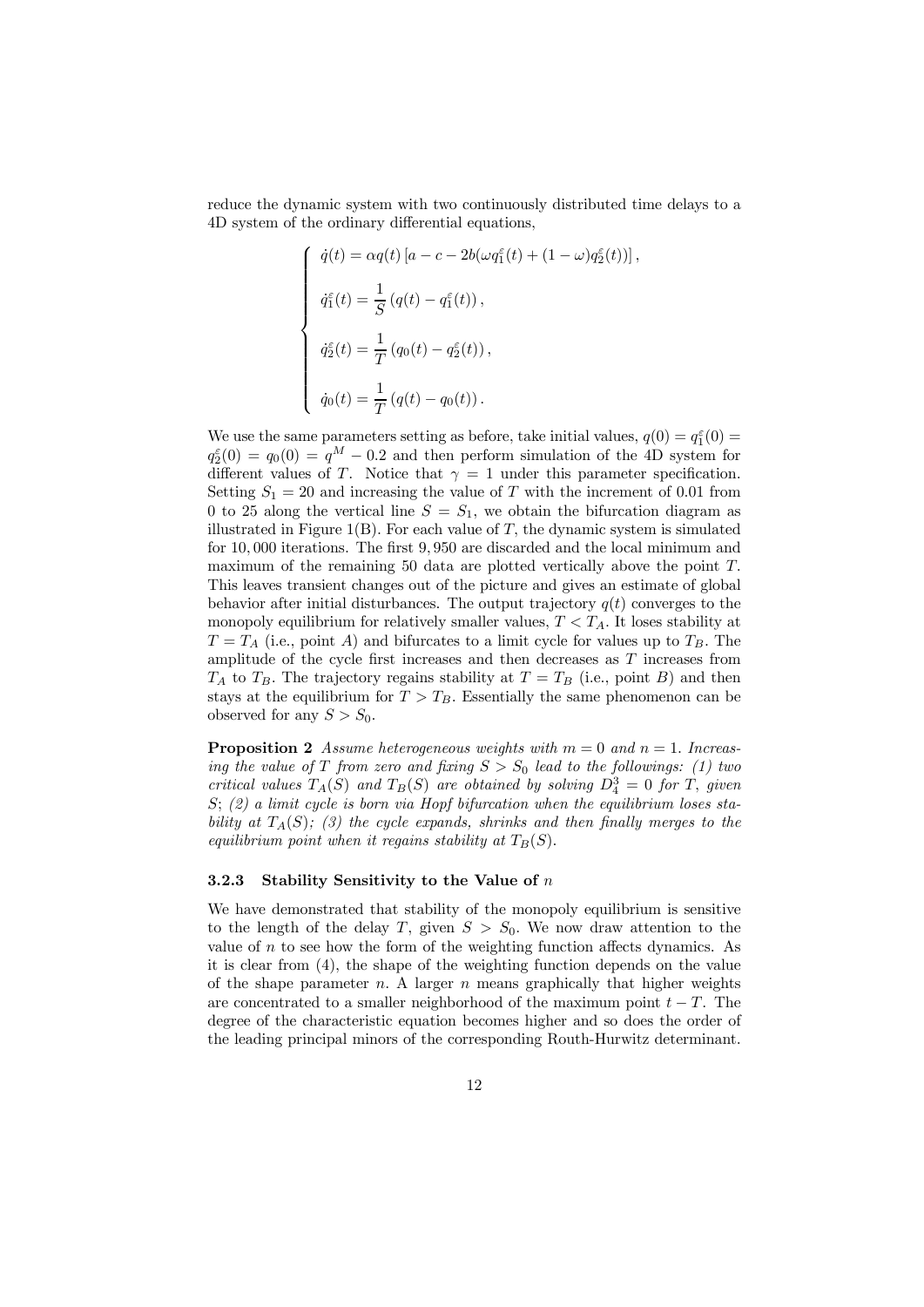It then follows that the stability conditions become increasingly untractable. However we can numerically check the stability conditions. Taking the same parameter setting, we illustrate the C-shaped partition curves of  $D_{n+3}^{n+2} = 0$  for  $n = 1, 2, 3, 4, 5, 6, 7$  in Figure 2(A).<sup>6</sup> The right most curve corresponds to the case of  $n = 1$ , and the left most curve to  $n = 7$ , implying that the partition curve shifts leftward as  $n$  increases. It is also confirmed that the monopoly equilibrium is locally stable to the left of the corresponding partition curve and unstable to the right. The boundaries of the instability regions are the partition curves painted in black with the interior painted in gray colors. The gray color becomes darker as  $n$  increases. Thus the most light-gray region corresponds to the instability region with  $n = 1$ . The darker gray region surrounded by the right most curve and the next right most curve is added to it to construct the instability region with  $n = 2$ . The instability regions with  $n \geq 3$  are obtained in the same way, implying that the instability region becomes larger as  $n$  increases. We present the bifurcation diagrams for  $n = 1, 2, 3, 4$  on top of one another in Figure 2(B) where  $S = 10$ . It can be seen there that an inverse U-shaped part becomes taller and wider with increasing  $n$ . This means that the amplitude of the limit cycle becomes larger and the instability interval defined as  $(T_A^n, T_B^n)$ becomes longer where  $T_k^n$  for  $k = A, B$  is a solution of  $D_{n+3}^{n+2} = 0$ , given  $S =$ 10.<sup>7</sup> Replacing T for S, n for m and  $\omega$  for  $1 - \omega$ , we can derive the partition curves in the case of  $n = 0$  and  $m \ge 1$ . One case with  $n \ge 1$  and  $m = 0$  can be transformed into the other case with  $m \geq 1$  and  $n = 0$  by changing variables. This means that the qualitative properties to be obtained do not depend on the choice of fixed and changing variables. So we confine our attention, in the sequel, to the case where  $m$  is fixed and  $n$  is increased. We have seen the following result:

**Proposition 3** *Assume heterogeneous weights with*  $m = 0$  *and*  $n \ge 1$ *. Larger values of* n *have stronger destabilizing effects such that the amplitude of the limit cycle becomes larger and the unstable interval*  $(T_A^n, T_B^n)$  *becomes longer.* 

<sup>&</sup>lt;sup>6</sup>For  $n \leq 7$ , it is numerically confirmed, as we did in Section 3-1, that  $D_{n+3}^{n+2} > 0$  is sufficient to have  $D_{n+3}^k > 0$  for  $k = n+1, ..., 2$ .

<sup>&</sup>lt;sup>7</sup>Since  $T_A^n$  has almost the same values for different value of n, we label only  $T_A^1$  on the horizontal line in Figure 2(B).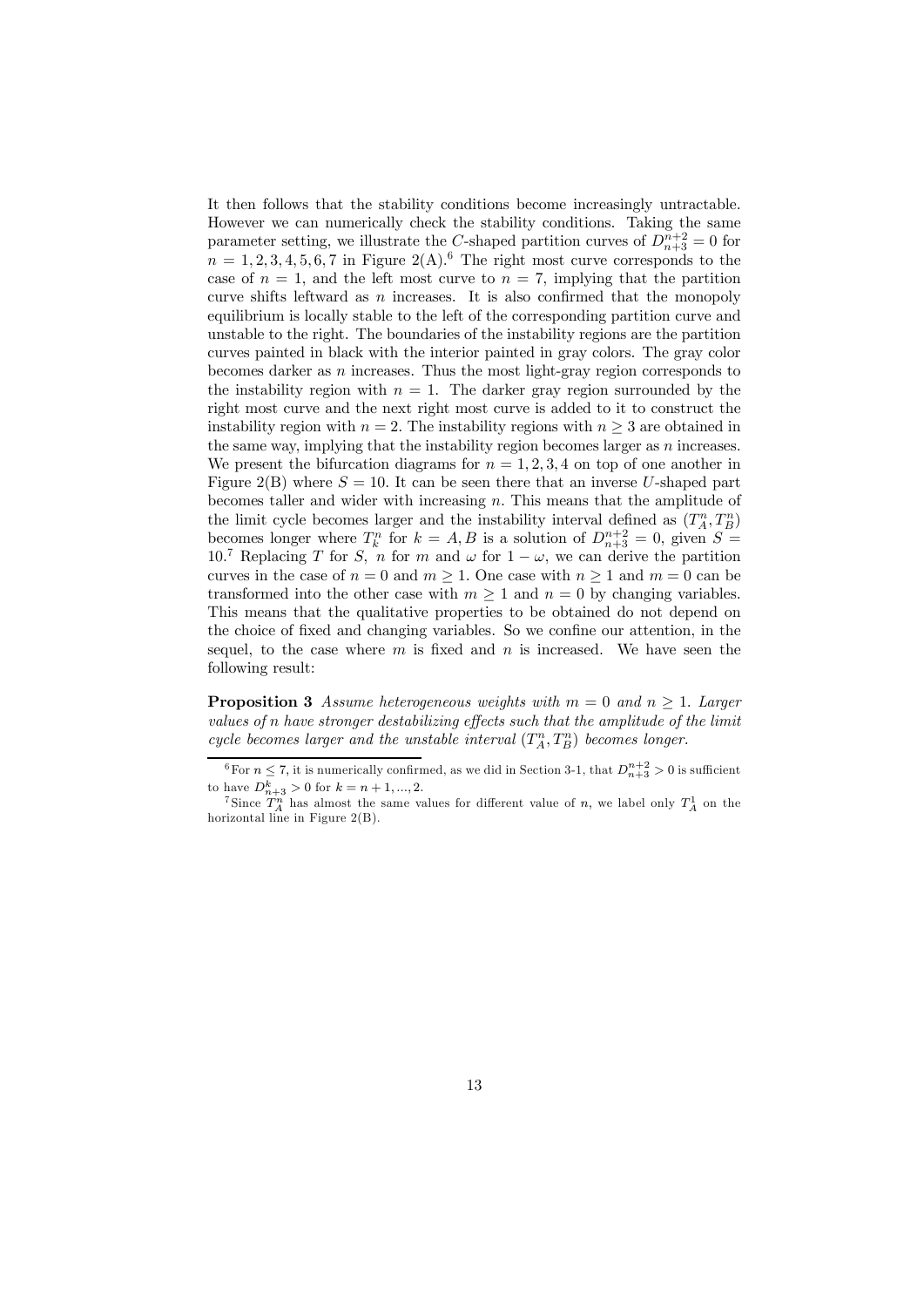

Figure 2. Heterogeneous weights with  $n = 1, 2, \dots 7$  and  $m = 0$ .

# 4 Heterogeneous Delays:  $m = 0$  and  $n \to \infty$

The expanding instability effect caused by the increasing value of  $n$  is numerically confirmed. We now address ourself to an extreme case in which n goes to infinity and m still remains at zero. Since we have

$$
\lim_{n \to \infty} \left( 1 + \frac{\lambda T}{n} \right)^n \left( 1 + \frac{\lambda T}{n} \right) = e^{\lambda T},
$$

the weighting function converges to the Dirac delta function and so does the continuous delay to a fixed delay. The dynamic system (3) turns to be a differential equation with qualitatively different delays, one is a continuous delay and the other is a fixed delay:

$$
\begin{cases}\n\dot{q}(t) = \alpha q(t) \left[ a - c - 2b(\omega q_1^{\varepsilon}(t) + (1 - \omega)q_2^{\varepsilon}(t)) \right], \\
q_1^{\varepsilon}(t) = \int_0^t \frac{1}{S} e^{-\frac{t - s}{S}} q(s) ds, \\
q_2^{\varepsilon}(t) = q(t - T).\n\end{cases}
$$

We call this scheme the formation rule with *heterogeneous delays* or simply heterogeneous delays. Substituting the third equation into the first and differentiating the second equation with respect to t, we obtain the following  $2D$ system of a delay differential equation and an ordinary differential equation:

$$
\begin{cases}\n\dot{q}(t) = \alpha q(t) \left[ a - c - 2b(\omega q_1^{\varepsilon}(t) + (1 - \omega)q(t - T)) \right] \\
\dot{q}_1^{\varepsilon}(t) = \frac{1}{S} \left[ q(t) - q_1^{\varepsilon}(t) \right].\n\end{cases} \tag{13}
$$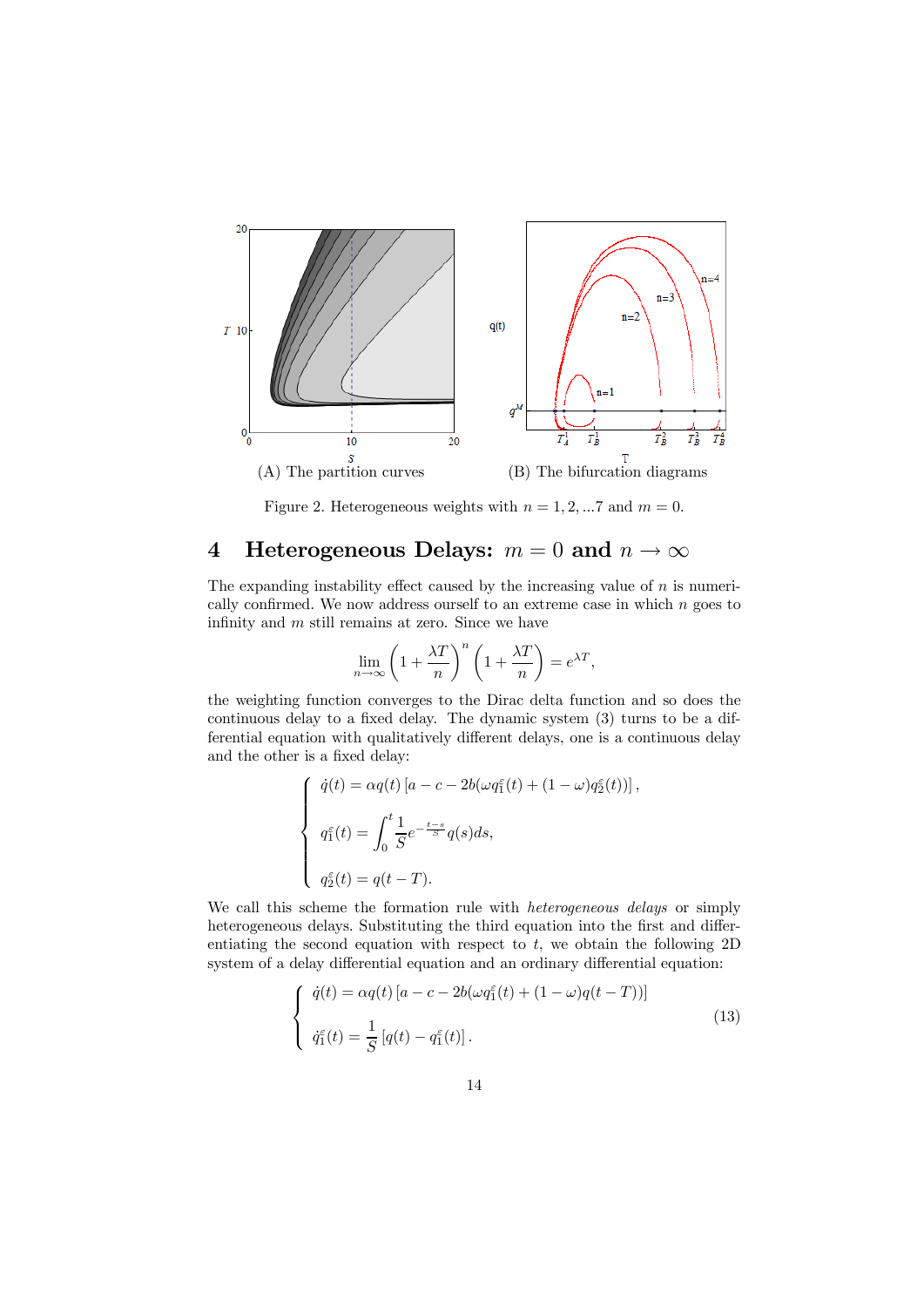Correspondingly the characteristic equation (7) is reduced to

$$
\lambda(1 + \lambda S) + \gamma \omega + \gamma (1 - \omega)(1 + \lambda S)e^{-\lambda T} = 0
$$
\n(14)

or

$$
\lambda^{2} + a_{1}\lambda + a_{2} + (b_{1} + b_{2}\lambda)e^{-\lambda T} = 0
$$
\n(15)

where the coefficients are

$$
a_1 = \frac{1}{S}
$$
,  $a_2 = \frac{\gamma \omega}{S}$ ,  $b_1 = \frac{\gamma (1 - \omega)}{S}$  and  $b_2 = \gamma (1 - \omega)$ .

It has been shown that the monopoly equilibrium is locally stable for  $T =$ 0. We are concerned with whether the stability of the equilibrium switches to instability even under heterogeneous delays when  $T$  increases. If such stability switch occurs at  $T = \overline{T}$ , then the characteristic equation (15) must have a pair of purely imaginary conjugate roots. The central problem of the stability switch is to determine this critical value of  $\overline{T}$ . To this end, we suppose without loss of generality that  $\lambda = iv, v > 0$  is a root of (15) for  $T = \overline{T}$  and rewrite the characteristic equation as a set of two equations making the real part and the imaginary part equal to zero,

$$
a_2 - v^2 + b_1 \cos vT + b_2 v \sin vT = 0,
$$
  
\n
$$
a_1 v + b_2 v \cos vT - b_1 \sin vT = 0.
$$
\n(16)

Moving  $a_2 - v^2$  and  $a_1v$  to the right hand sides of the equations in (16), squaring them and adding them yield

$$
b_1^2 + b_2^2 v^2 = (v^2 - a_2)^2 + a_1^2 v^2.
$$
  

$$
v^4 - Av^2 + B = 0
$$
 (17)  

$$
A = b_2^2 + 2a_2 - a_1^2
$$

where

Hence

and

$$
B = a_2^2 - b_1^2 = \frac{\gamma^2}{S^2} (2\omega - 1).
$$

Solving (17) for  $v^2$  gives two roots

$$
v_{1,2}^2 = \frac{A \pm \sqrt{A^2 - 4B}}{2}.
$$

It is proved in the Appendix that the pure imaginary roots of equation (15) are *single*, that is, their multiplicity is one. If  $\omega \leq 1/2$ , then  $B \leq 0$  leading to  $v_1^2 > 0$  and  $v_2^2 \leq 0$ . Therefore there is only one nonzero imaginary solution,  $\lambda = iv_1$  with  $v_1 > 0$ . If  $\omega > 1/2$ , then  $B > 0$  implying the sign-indeterminacy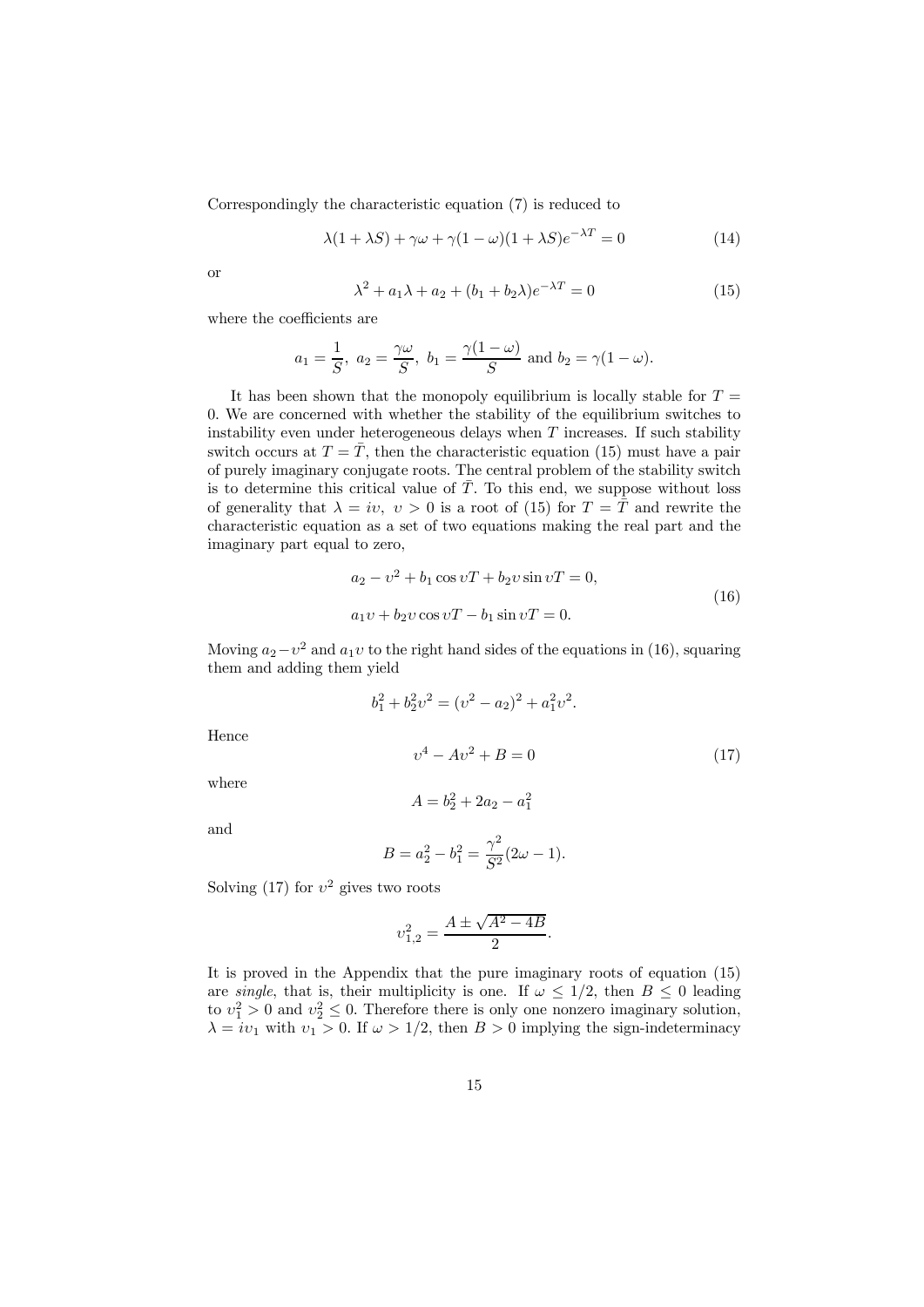of  $A^2 - 4B$ . However, if  $A > 0$  and  $A^2 > 4B$ , then there are two imaginary solutions,  $\lambda = iv_{1,2}$  with  $v_1 > v_2 > 0$  where

$$
v_1 = \sqrt{\frac{A + \sqrt{A^2 - 4B}}{2}} \text{ and } v_2 = \sqrt{\frac{A - \sqrt{A^2 - 4B}}{2}}.
$$
 (18)

No imaginary solution exists otherwise, which implies no occurrence of stability switch.

The region classification of the  $(\omega, S)$  plane is given in Figure 3. There the flat downward-sloping curve is the locus of  $A = 0$  below which  $A < 0$  and above which  $A > 0$ . The C-shaped curve is the locus of  $A^2 - 4B = 0$ , in the left of which  $A^2 > 4B$  and in the right of which  $A^2 < 4B$ .<sup>8</sup> The plane is divided into two subregions by the vertical line  $\omega = 1/2$ . In the light-gray rectangular to the left of the line,  $B < 0$  due to the definition of B. The other subregion on the right is further divided into three parts by the  $A = 0$  and  $A^2 = 4B$  curves. In the dark-gray region surrounded by the  $\omega = 1/2$  line and the upward-sloping part of the  $A^2 = 4B$  curve,  $A > 0$ ,  $B > 0$  and  $A^2 > 4B$ . Thus the number of different imaginary roots with positive imaginary parts is zero in the white region, one in the light-gray region and two in the dark-gray region. Our first result in this section concerns dynamics in the white region of Figure 3:

**Proposition 4** *Assume heterogeneous delays with*  $\omega > 1/2$ . If  $A > 0$  and  $A^2 <$ 4B *or* A < 0, *then the stability of the monopoly equilibrium does not switch for any*  $T > 0$ .



Figure 3. Region classification of the  $(\omega, S)$  plane

<sup>8</sup>By the coefficient substitutions, we have  $A = 0$  as  $\gamma^2 (1 - \omega)^2 S^2 + 2\gamma \omega S - 1 = 0$ 

and  $A^2 - 4B = 0$  as

$$
(\gamma^2(1-\omega)^2S^2+1+2\gamma\omega S)^2-4\gamma\omega(1+2\gamma\omega S)=0.
$$

In Figure 3, the curves are illustrated under  $\gamma = 1$ . However this specification does not affect the relative location of the curves.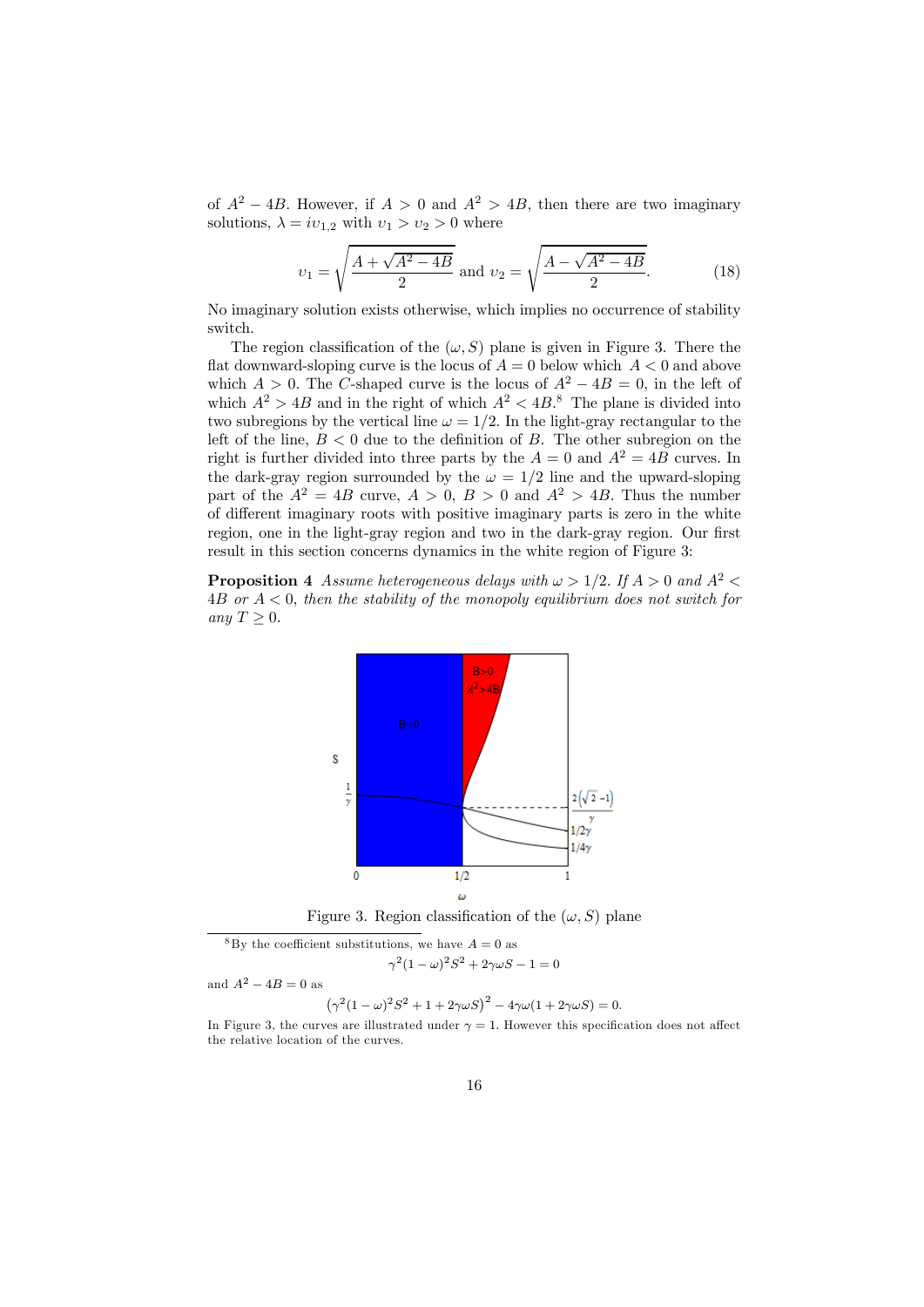We verify the emergence of a limit cycle through Hopf bifurcation in the blue and red regions. Selecting  $T$  as the bifurcation parameter, we determine the sign of the derivative of  $\text{Re }\lambda(T)$  at the points where  $\lambda(T)$  is purely imaginary. Differentiating implicitly the characteristic equation  $(15)$  with respect to T, we obtain

$$
\left(\frac{d\lambda}{dT}\right)^{-1} = \frac{(2\lambda + a_1)e^{\lambda T} + b_2}{\lambda(b_2\lambda + b_1)} - \frac{T}{\lambda}.
$$

Substituting  $\lambda = iv_{1,2}$  and arranging terms, we can arrive at the following relation

$$
sign\left[\left.\frac{d(\text{Re }\lambda)}{dT}\right|_{\lambda=iv_{1,2}}\right] = sign\left[2v_{1,2}^2 - A\right].
$$

Inserting the expressions for  $v_1$  and  $v_2$  in (18), it can be seen that the sign is positive for  $v_1$  and negative for  $v_2$ ,

$$
sign\left[\left.\frac{d(\text{Re }\lambda)}{dT}\right|_{\lambda=i\upsilon_1}\right] = sign\left[\sqrt{A^2 - 4B}\right] \Longrightarrow \left.\frac{d(\text{Re }\lambda)}{dT}\right|_{\lambda=i\upsilon_1} > 0\tag{19}
$$

and

$$
sign\left[\left.\frac{d(\text{Re }\lambda)}{dT}\right|_{\lambda = iv_2}\right] = sign\left[-\sqrt{A^2 - 4B}\right] \Longrightarrow \left.\frac{d(\text{Re }\lambda)}{dT}\right|_{\lambda = iv_2} < 0. \tag{20}
$$

Dynamics is qualitatively different according to whether  $\omega$  is less or greater than 1/2 or more intuitively whether the parameters are selected from the blue or the red region in Figure 3. We consider the problem of stability switches in the following two cases,  $\omega \leq 1/2$  and  $\omega > 1/2$ .

## 4.1 Case I:  $\omega \leq 1/2$ .

In this case, the parameters are selected from the blue region in Figure 3. As is already seen, we have only one imaginary root,  $\lambda = iv_1$  with  $v_1 > 0$ . Inequality (19) implies that crossing of the imaginary axis is from left to right as T increases. The stability of the monopoly equilibrium can be lost and not regained. From (16), we have

$$
\cos v_1 T = -\frac{\omega}{(1 - \omega)(1 + v_1^2 S^2)}
$$
(21)

and

$$
\sin v_1 T = \frac{v_1 (1 - \gamma \omega S + v_1^2 S^2)}{\gamma (1 - \omega)(1 + v_1^2 S^2)}.
$$
\n(22)

There is a unique  $v_1T$  in the interval  $(0, 2\pi]$  such that  $v_1T$  satisfies both (21) and  $(22)$ . From  $(21)$  the explicit solution of T is given by

$$
T_1 = \frac{1}{v_1} \cos^{-1} \left( -\frac{\omega}{(1-\omega)(1+v_1^2 S^2)} \right).
$$
 (23)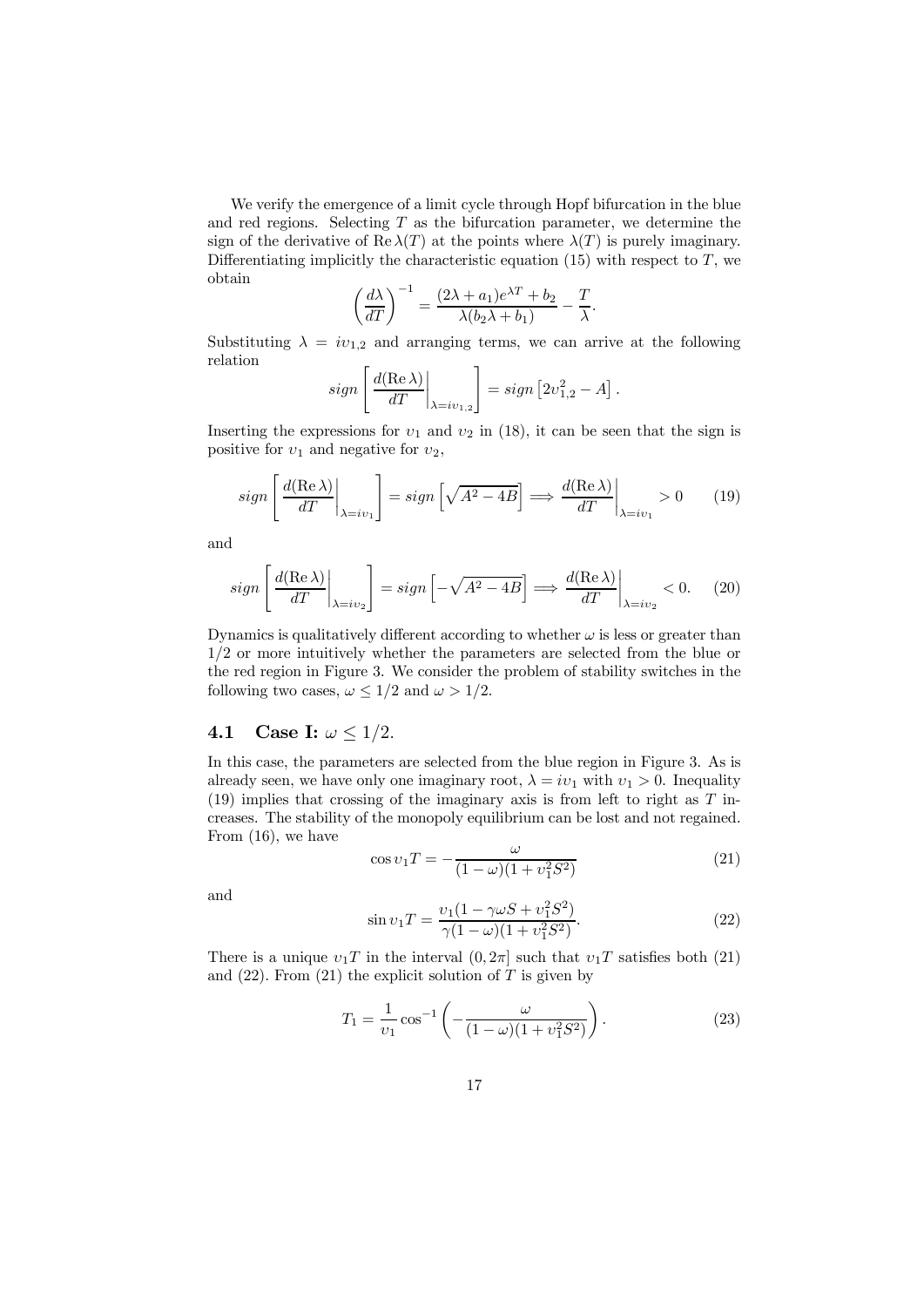Since

$$
1 - \gamma \omega S + v_1^2 S^2 \ge 1 - \gamma \omega S + S^2 \frac{A}{2}
$$
  
=  $1 - \gamma \omega S + \frac{S^2}{2} (\gamma^2 (1 - \omega)^2 + \frac{2\gamma \omega}{S} - \frac{1}{S^2})$   
=  $\frac{S^2 \gamma^2 (1 - \omega)^2}{2} > 0$ ,

we have  $\sin v_1 T > 0$ . This is the smallest stability switch, and at all stability switches the steady state can only lose stability. Notice the following two issues: one is that such a critical value of  $T$  is a function of  $S$  and the other is that the monopoly equilibrium is asymptotically stable when  $0 < T < T_1$  and unstable for  $T > T_1$ , given S. Their graphical representation with the same parameter setting except  $\omega = 2/5$  is given in Figure 4(A) in which the stability region is colored in yellow and its boundary (23) is the partition curve in red. The C-shaped partition curves with  $n = 1, 2, ..., 7$  are added in order to compare the stability regions with heterogeneous weights with the one with heterogeneous delays. The vertical dotted line  $S = 5$  does not cross the right most C-shaped partition curve, implying that the monopoly equilibrium is always stable if  $n = 1$ and  $S = 5$ . The bifurcation diagram with respect to T along the  $S = 5$  line is illustrated in Figure  $4(B)$  where the blue curve is the locus of the maximum and minimum of  $q(t)$  under heterogeneous delays and the red curves are the corresponding loci under heterogeneous weights. For graphical simplicity, we label only  $T_A^2$  and  $T_B^2$  on the horizontal axis. Figures 4(A) and 4(B) capture the following three facts. First of all, the C-shaped partition curves tend to the red curve from above as  $n$  increases to infinity, implying that the stability region under heterogeneous delays is the smallest. Secondly, due to the different shapes of the partition curves, stability switch occurs only once under heterogeneous delays whereas it occurs twice under heterogeneous weights. And finally, the limit cycle under the heterogeneous delays is larger than the ones under the heterogeneous weights.

**Proposition 5** *Assume the heterogeneous delays with*  $\omega \leq 1/2$ . *Then there is* only one critical value  $T_1$  for each S, and the monopoly equilibrium is asymp*totically stable for*  $T < T_1$  *while it becomes locally unstable and bifurcates to a limit cycle for*  $T > T_1$ .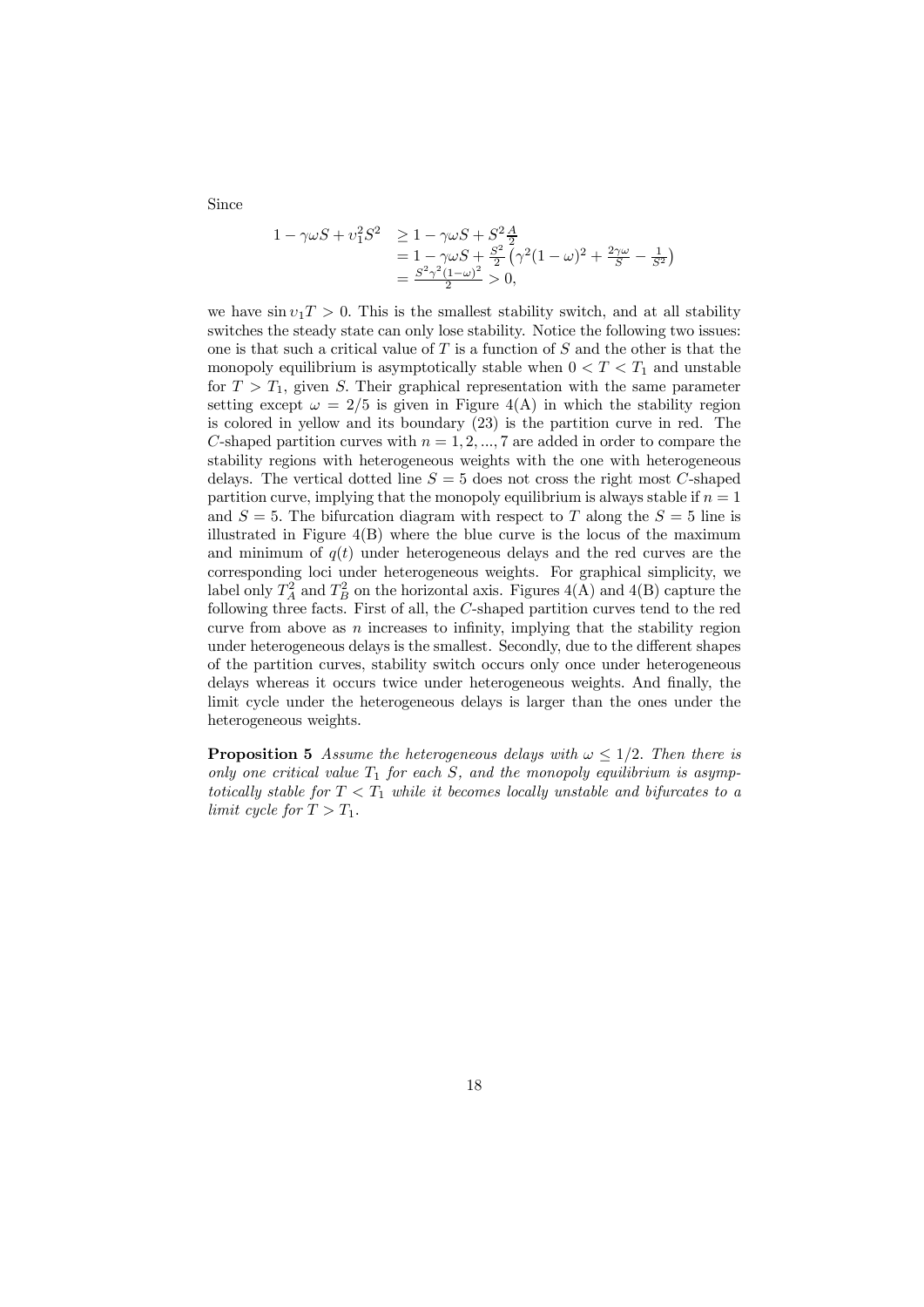

Figure 4. Heterogeneous weights and delays with  $\omega \leq 1/2$ 

### 4.2 Case II:  $\omega > 1/2$ .

In this case, the parameters are selected from the red region of Figure 3. The inequalities in (19) and (20) imply that crossing from left to right with increasing T occurs if  $\lambda = iv_1$  and crossing from right to left occurs if  $\lambda = iv_2$ . From equation (16), we obtain the following two sets of the values of  $T$  for which there are imaginary roots: for  $i = 1, 2$  and  $k = 0, 1, 2, \dots$ ,

$$
T_{k,i} = \frac{\theta_i}{\upsilon_i} + \frac{2k\pi}{\upsilon_i} \tag{24}
$$

where  $0 \leq \theta_i = v_i T_{k,i} < 2\pi$  and

$$
\cos \theta_i = -\frac{\omega}{(1 - \omega)(1 + v_i^2 S^2)}
$$
  
\n
$$
\sin \theta_i = \frac{v_i (1 - \gamma \omega S + v_i^2 S^2)}{\gamma (1 - \omega)(1 + v_i^2 S^2)}.
$$
\n(25)

In the red region of Figure 3, we have qualitatively different dynamics from dynamics obtained in the blue region; namely, multiple stability switches under the heterogeneous delays and an emergence of complex dynamics involving chaos. Dynamics is investigated under the same parameter setting except  $\omega = 4/5$ . We start with the case with  $k = 0$ . Both  $T_{0,1}$  and  $T_{0,2}$  obtained from (24) form the partition curve dividing the whole region of  $(S, T)$  into stable and unstable regions. In Figure  $5(A)$ , the stability region under the heterogeneous delays is colored in yellow and bordered by the red locus of  $T_{0,1}$  and the blue locus of  $T_{0,2}$  while the partition curves with  $n = 2, 3, ..., 7$  under the heterogeneous weights are depicted as black curves as in Figure 2. Given  $S = 5$ , delays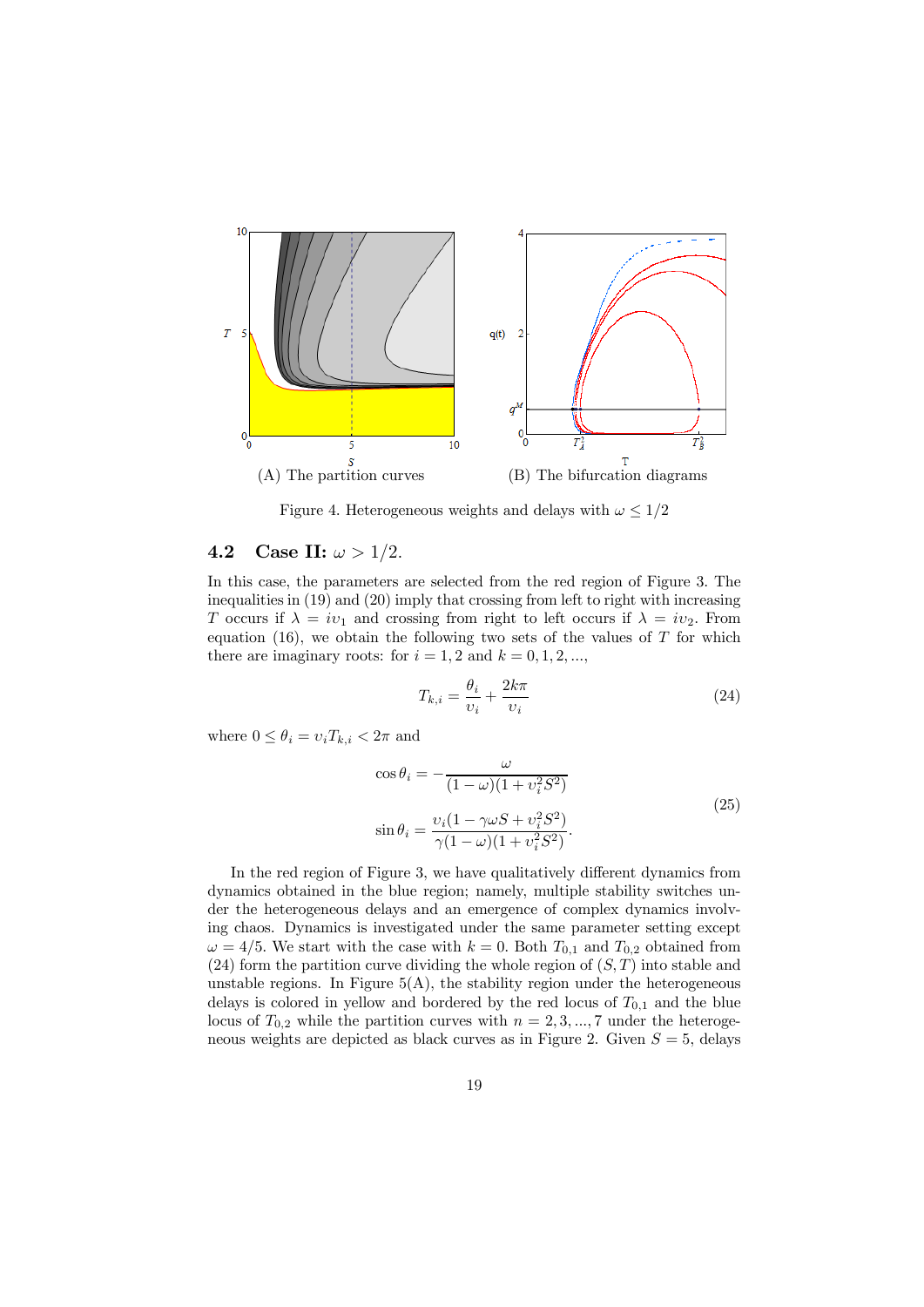with  $n = 1, 2, 3$  become harmless as the dotted vertical line is located to the left of the partition curve with  $n = 3$ . In Figure 5(B), the bifurcation diagram under the heterogeneous delays is depicted in blue while those under the heterogeneous weights in red. Seeing Figures  $5(A)$  and  $5(B)$  carefully, we have the following observations. The boundary of the yellow region takes a C-shaped profile which then implies four issues concerning dynamics under the heterogeneous delays: the first is that under the heterogeneous delays  $T$  can be harmless when  $S$  is less than  $S_0$ , the second is that stability switch occurs at least twice when S is larger than  $S_0$ , the third is that a limit cycle emerges when the stability is lost, expands, shrinks and then disappears when the stability is regained and the fourth is that the cycle under heterogeneous delays is larger than any cycles under heterogeneous weights.



Figure 5. Heterogeneous weights and delays with  $\omega > 1/2$ 

#### 4.3 Finite Number of Stability Switches

Returning to equation (24), we find that the partition curves under heterogeneous delays are also defined for  $k \geq 1$ . The partition curve for  $k = 0$  is constructed by connecting  $T_{0,1}$  and  $T_{0,2}$ . As has been pointed out, its C-shaped profile implies that stability switches occur twice. In the same way the Cshaped partition curve for  $k \geq 1$  can be constructed by connecting  $T_{k,1}$  and  $T_{k,2}$ . Therefore there can be a finite number of switches between stability and instability. We present numerical investigations of the multiple stability switches in Figure 6 where the same parameter setting as in Figure 5 is used. The threshold value of  $S$  below which the positive delay of  $T$  become harmless is obtained as  $S_0 \simeq 4.41$ . To examine the existence of finite number of stability switches, we select a particular value of S at  $S_1 = 5.5 > S_0$  and then perform simulations to see how the dynamics changes when the delay  $T$  is increased from zero, fixing  $S = S_1$ . Figure 6(A) illustrates four partition curves for  $k = 0, 1, 2, 3$ . Notice that increasing the value of parameter  $k$  shifts the corresponding partition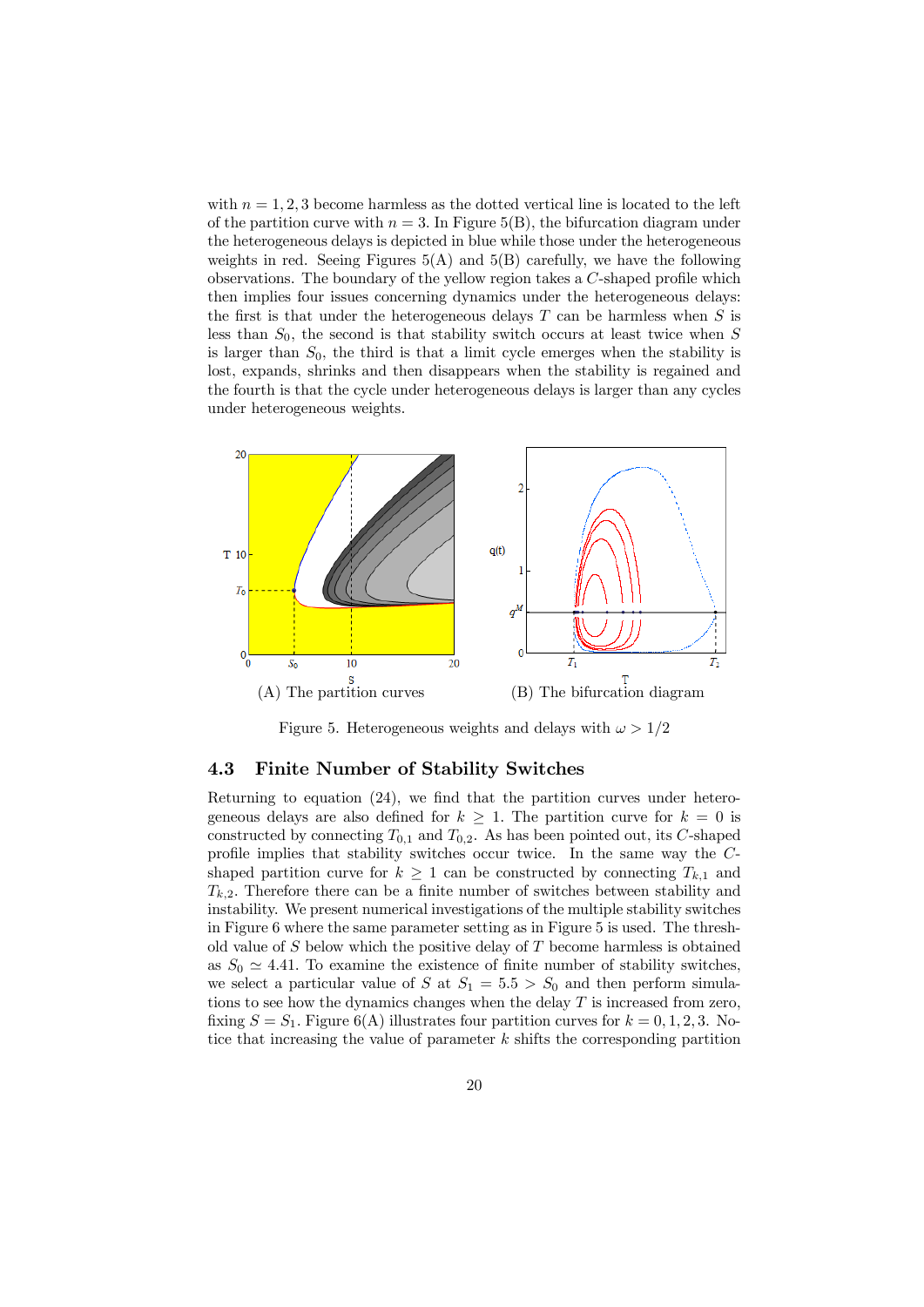curve vertically upwards. When  $T$  is increased along the vertical dotted line at  $S = S_1$ , the number of roots with  $\text{Re }\lambda > 0$  is increased by two when T passes through a value of  $T_{k,1}$  and it is decreased by two when T passes through a value of  $T_{k,2}$  for  $k = 0,1,2,3$ . These critical values are denoted by the black dots in Figure  $6(A)$  and are in the following order,

$$
T_{0,1} < T_{0,2} < T_{1,1} < T_{1,2} < T_{2,1} < T_{3,1} < T_{2,2}.
$$

Since  $d(\text{Re }\lambda)/dT > 0$  at  $T = T_{k,1}$  and  $d(\text{Re }\lambda)/dT < 0$  at  $T = T_{k,2}$ , two roots have positive real parts for  $T > T_{2,1}$  and two additional roots with positive real parts are added when  $T > T_{3,1}$ . Then only two roots turn to have negative real parts but the other two roots still have positive real parts at  $T = T_{2,2}$  at which stability switch from instablity to stablity cannot occur. In consequence, the monopoly equilibrium remains unstable for  $T > T_{2,1}$  even though T passes through the critical values of  $T_{k,i} > T_{2,1}$ . Hence in this example stability switch occurs three times. The equilibrium is locally stable in the three intervals,  $[0, T_{0,1}), (T_{0,2}, T_{1,1})$  and  $(T_{1,2}, T_{2,1})$  while it is locally unstable in the three intervals  $(T_{0,1}, T_{0,2})$ ,  $(T_{1,1}, T_{1,2})$  and  $(T_{2,1}, \infty]$ . In Figure 6(B), we depict a bifurcation diagram with respect to  $T$  and observe that the monopoly equilibrium bifurcates to a limit cycle when it loses stability and that the bifurcation scenario is simple in the sense that only limit cycles are repeatedly born finitely many times.

We can also prove analytically that stability switch can occur only finitely many times. Notice that

$$
\Delta_{1,k} = T_{k,1} - T_{k-1,1} = \frac{2\pi}{v_1}
$$

and

$$
\Delta_{2,k} = T_{k,2} - T_{k-1,2} = \frac{2\pi}{v_2},
$$

and since  $\Delta_{1,k} < \Delta_{2,k}$ , after finitely many steps a pair  $T_{k-1,1}$ ,  $T_{k,1}$  of points will be between two consecutive  $T_{k,2}$  values. At this point two pairs of complex roots will have positive real parts and only one of them is able to regain the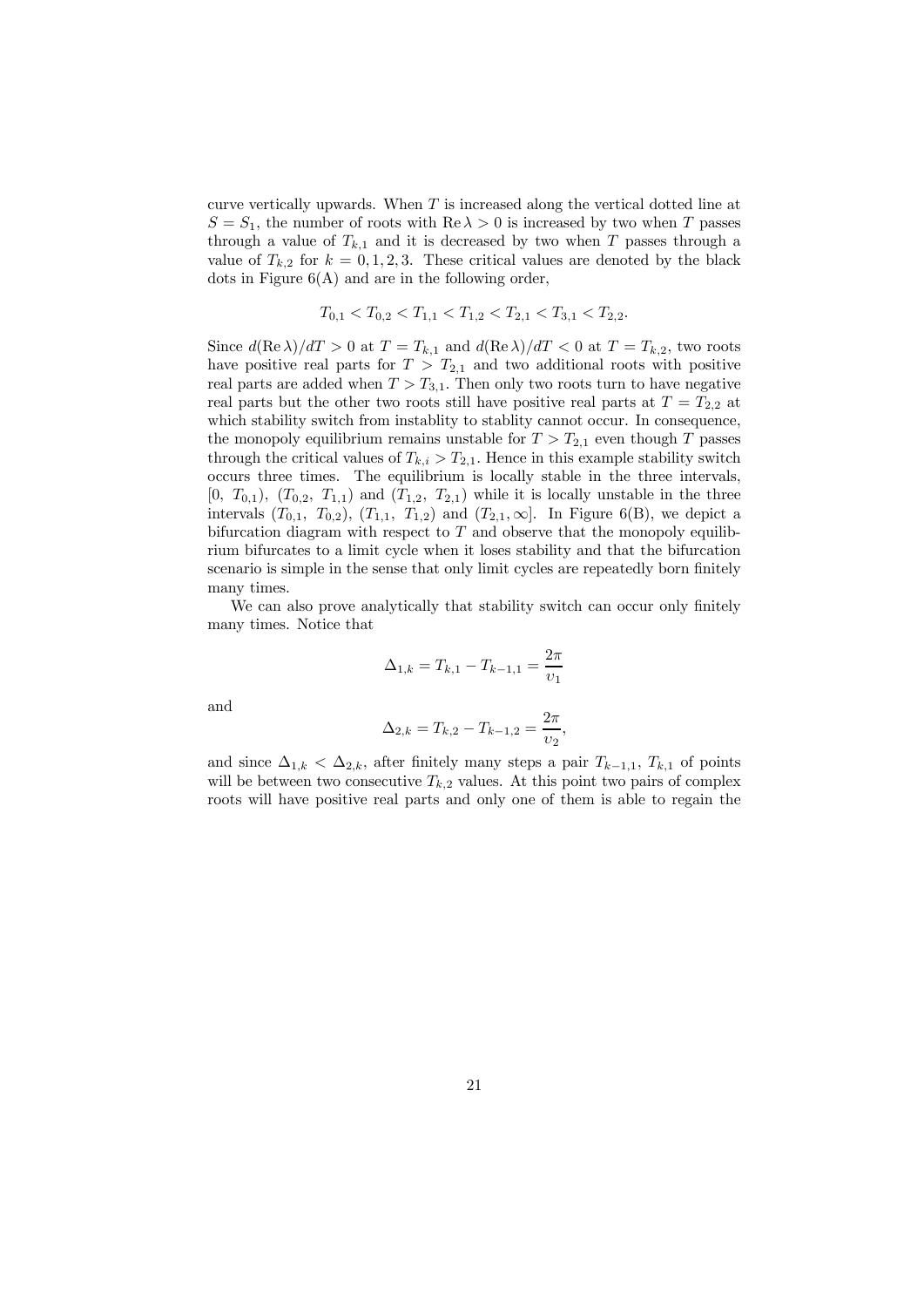negativity of its real part, so the monopoly equilibrium remains unstable.



Figure 6. Several switches between stability and instability for  $k = 0, 1, 2, 3$ 

We perform further simulations to investigate the dynamics for different Svalues. The value of S is increased to  $S_2 = 7$  from  $S_1 = 5.5$ . As indicated in Figure  $6(A)$ , after losing stability at the second time, the monopoly equilibrium does not regain stability anymore. The bifurcation diagram for  $36 < T < 40$ (i.e., the thick part of the vertical line  $S = S_2$  in Figure 6(A)) is illustrated in Figure  $7(A)$ . It shows that the limit cycle becomes smaller as T increases from 36. The cycle, however, does not merge with the equilibrium point as in Figures 2 but bifurcates to a periodic or aperiodic cycle whose local maximum and minimum points correspond to the plotted points spread over some region of the output  $q(t)$ . The value of S is further increased to  $S_3 = 10$  and then the delay dynamic system (13) is numerically simulated again along the thick part of the vertical line  $S = S_3$ . The resultant dynamics is summarized in Figures 7(B) where complex dynamics is born. The bifurcation diagram illustrates the following result. The limit cycle turns to be a period-2 cycle which has two local maxima and two local minima. Around  $T = 48$ , two extrema suddenly appear and then the limit cycles bifurcate to complex dynamics. The bifurcation scenario is different from the well-known period-doubling route to chaos and the one given in Figure  $7(A)$ . We can now summarize the dynamic results under heterogeneous delays:

**Proposition 6** *Assume heterogeneous delays with*  $\omega > 1/2$ . If  $A > 0$  and  $A^2 >$ 4B*, then (i) there are two imaginary roots with positive real parts, and the stability of the monopoly equilibrium can change a finite number of times and (ii) the unstable equilibrium bifurcates to a limit cycle or aperiodic oscillations as* T *increases when* S *is small or large.*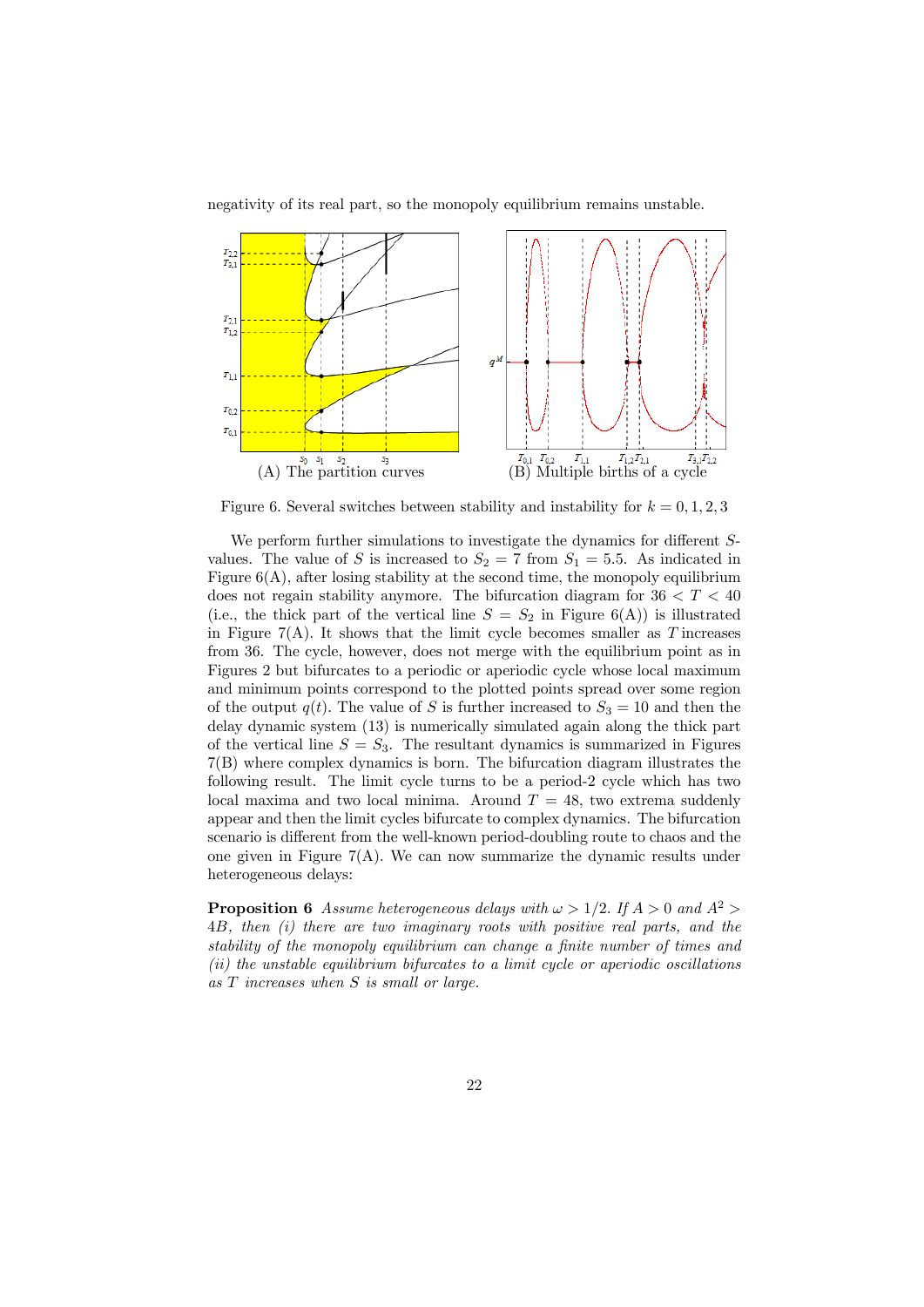

Figure 7. Bifurcation diagrams

# 5 Concluding Remarks

We have analytically and numerically examined dynamics of a boundedly rational monopoly with two continuous delays. The general form of the characteristic equation was derived and then attention was focused on two special cases. In the first case in which two continuous delays have different weights, we show that a monopoly equilibrium is destabilized and a limit cycle is born through Hopf bifurcation with increasing length of the delay. We also show that the limit cycle expands, shrinks and then finally merges to the monopoly equilibrium with further increase. In the second case in which one delay is continuous and the other is fixed, we demonstrate the following result, in addition to the delay effects obtained in the first case: stability and instability of the monopoly equilibrium are alternating finitely many times and afterwords, the equilibrium becomes unstable. Lastly it is numerically confirmed that aperiodic dynamics can be emerged for large values of the delays.

It is of interest to note that this study expands our earlier result in Matsumoto and Szidarovszky (2012b) where monopoly dynamics under one continuous delay can generate only simple dynamics such as limit cycles. Our analysis implies that the presence of multiple continuous delays can result in complex dynamics involving chaos.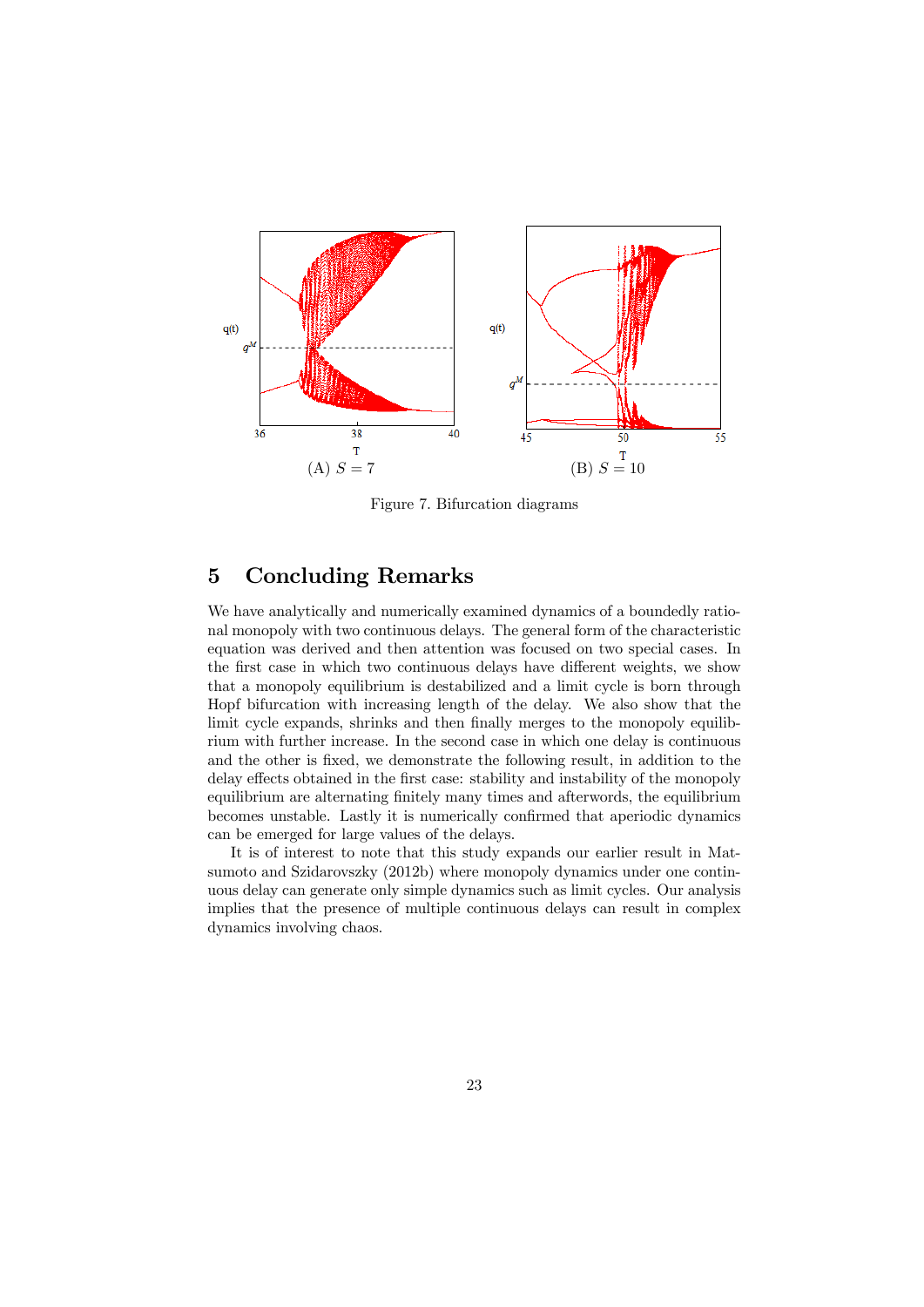### Appendix

In this appendix we show that eigenvalues  $\lambda = iv$  of equation (15) are *single*. For convenience, we write equation  $(15)$  as

$$
\lambda^{2} + a_{1}\lambda + a_{2} + (b_{1} + b_{2}\lambda)e^{-\lambda T} = 0.
$$
 (A-1)

,

If a root  $\lambda = iv$  is multiple, then

$$
2\lambda + a_1 + b_2 e^{-\lambda T} + (b_1 + b_2 \lambda) e^{-\lambda T}(-T) = 0.
$$
 (A-2)

From  $(A-1)$ ,

$$
e^{-\lambda T} = -\frac{\lambda^2 + a_1 \lambda + a_2}{b_1 + b_2 \lambda}
$$

and from (A-2)

$$
2\lambda + a_1 + (b_2 - Tb_1 - Tb_2\lambda) \left(-\frac{\lambda^2 + a_1\lambda + a_2}{b_1 + b_2\lambda}\right) = 0.
$$

It can be rewritten as

 $Tb_2\lambda^3 + (b_2 + Tb_1 + Ta_1b_2)\lambda^2 + (2b_1 + Ta_1b_1 + Ta_2b_2)\lambda + (a_1b_1 - a_2b_2 + Ta_2b_1) = 0$ where coefficients are

$$
Tb_2 = \gamma (1 - \omega)T,
$$
  
\n
$$
b_2 + Tb_1 + Ta_1b_2 = \gamma (1 - \omega) (1 + \frac{2T}{S}),
$$
  
\n
$$
2b_1 + Ta_1b_1 + Ta_2b_2 = \gamma (1 - \omega) (\frac{2}{S} + \frac{T}{S^2} + \frac{T\gamma\omega}{S}),
$$
  
\n
$$
a_1b_1 - a_2b_2 + Ta_2b_1 = \gamma (1 - \omega) (\frac{1}{S^2} - \frac{\gamma\omega}{S} + \frac{T\gamma\omega}{S^2}).
$$

Simplifying with  $\gamma(1 - \omega)$  in all coefficients reduces the last equation to

$$
T\lambda^3 + \left(1 + \frac{2T}{S}\right)\lambda^2 + \left(\frac{2S + T + ST\gamma\omega}{S^2}\right)\lambda + \frac{1 - S\gamma\omega + T\gamma\omega}{S^2} = 0.
$$

If  $\lambda = iv$ , then real and imaginary parts give

$$
v^2 = \frac{1 - S\gamma\omega + T\gamma\omega}{S^2 + 2TS}
$$

and

$$
\upsilon^2=\frac{2S+T+ST\gamma\omega}{TS^2}
$$

implying that

$$
\frac{1-S\gamma\omega+T\gamma\omega}{S^2+2TS}=\frac{2S+T+ST\gamma\omega}{TS^2}
$$

or

$$
2S^{2}(1+T\gamma\omega)+T(4S+2T+TS\gamma\omega)=0
$$

which is impossible. Therefore all pure imaginary roots are single.